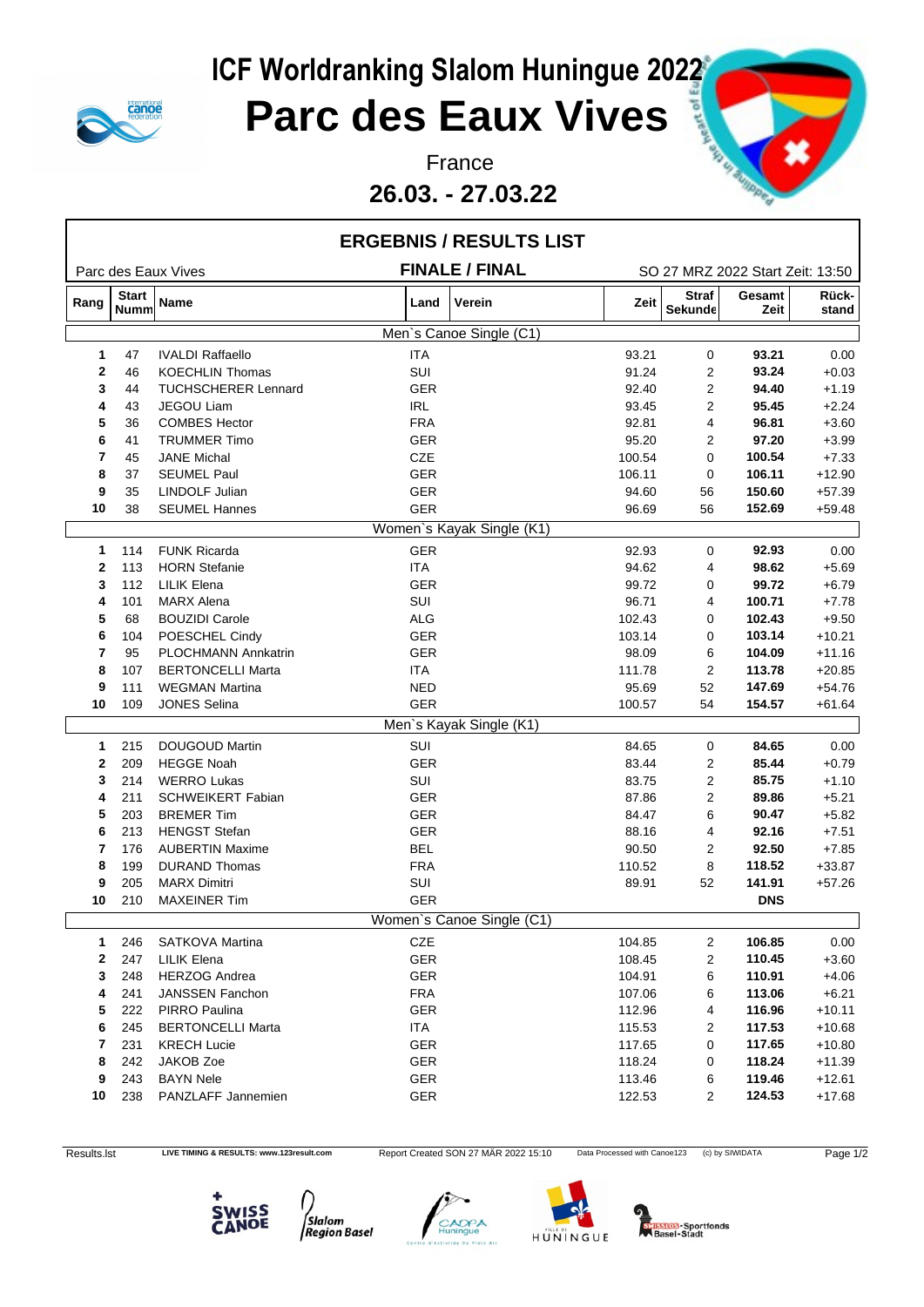

### **Parc des Eaux Vives**

**26.03. - 27.03.22**





Results.lst LIVE TIMING & RESULTS: www.123result.com Report Created SON 27 MÄR 2022 15:10 Data Processed with Canoe123 (c) by SIWIDATA Page 2/2







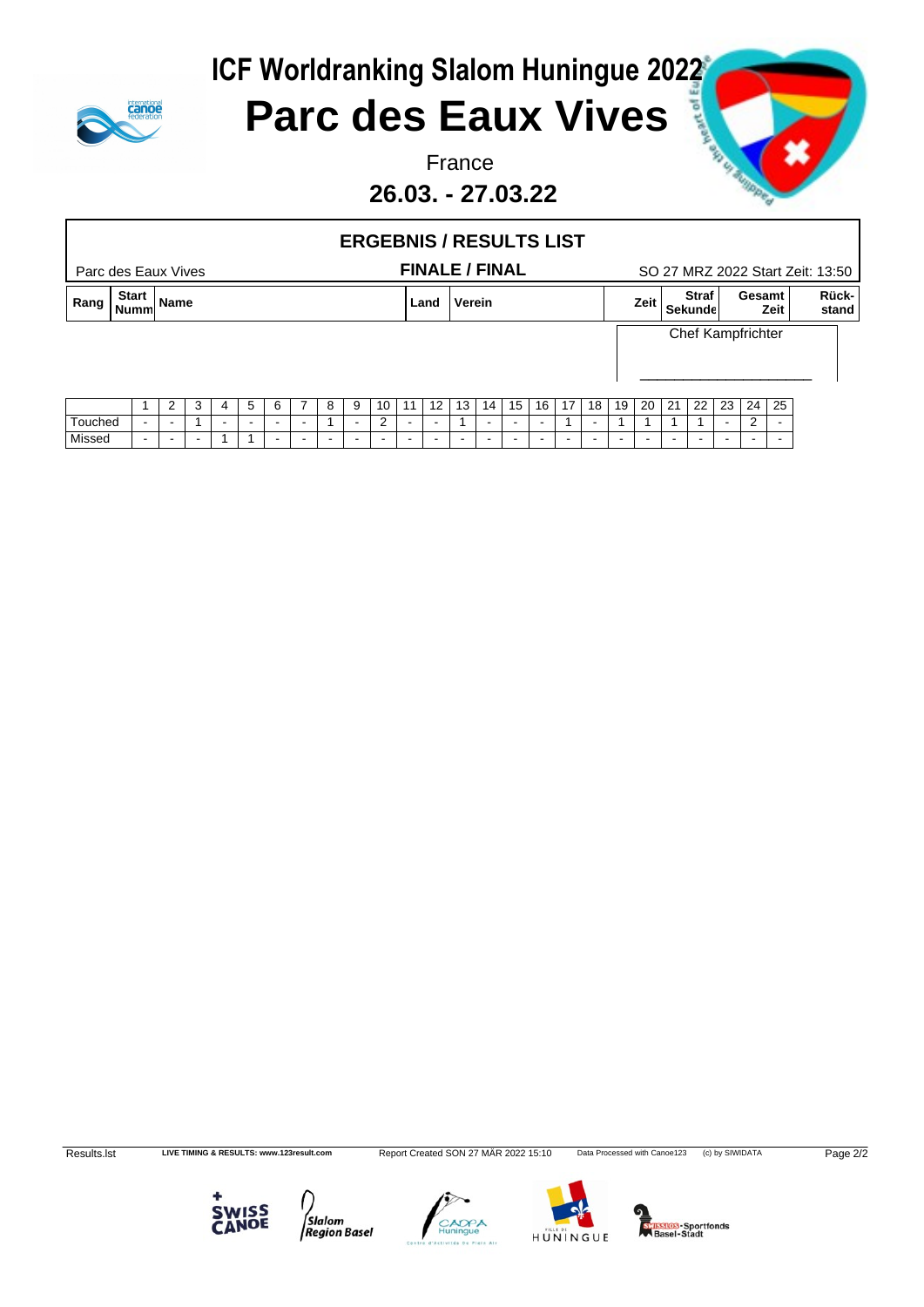

**26.03. - 27.03.22**



|              |                      |                            |            | <b>ERGEBNIS / RESULTS LIST</b> |        |                                |                                  |                |
|--------------|----------------------|----------------------------|------------|--------------------------------|--------|--------------------------------|----------------------------------|----------------|
|              |                      | Parc des Eaux Vives        |            | <b>SEMIFINALE / SEMIFINAL</b>  |        |                                | SO 27 MRZ 2022 Start Zeit: 10:00 |                |
| Rang         | <b>Start</b><br>Numm | <b>Name</b>                | Land       | Verein                         | Zeit   | <b>Straf</b><br><b>Sekunde</b> | Gesamt<br>Zeit                   | Rück-<br>stand |
|              |                      |                            |            | Men's Canoe Single (C1)        |        |                                |                                  |                |
| 1            | 36                   | <b>COMBES Hector</b>       | <b>FRA</b> |                                | 93.06  | 0                              | 93.06                            | 0.00           |
| $\mathbf{2}$ | 46                   | <b>KOECHLIN Thomas</b>     | SUI        |                                | 93.93  | $\overline{c}$                 | 95.93                            | $+2.87$        |
| 3            | 43                   | JEGOU Liam                 | <b>IRL</b> |                                | 94.41  | $\overline{2}$                 | 96.41                            | $+3.35$        |
| 4            | 37                   | <b>SEUMEL Paul</b>         | <b>GER</b> |                                | 96.46  | $\mathbf 0$                    | 96.46                            | $+3.40$        |
| 5            | 47                   | <b>IVALDI Raffaello</b>    | ITA        |                                | 94.53  | 2                              | 96.53                            | $+3.47$        |
| 6            | 44                   | <b>TUCHSCHERER Lennard</b> | <b>GER</b> |                                | 95.89  | $\mathbf{2}$                   | 97.89                            | $+4.83$        |
| 7            | 41                   | <b>TRUMMER Timo</b>        | <b>GER</b> |                                | 95.06  | 4                              | 99.06                            | $+6.00$        |
| 8            | 35                   | <b>LINDOLF Julian</b>      | <b>GER</b> |                                | 97.71  | $\overline{2}$                 | 99.71                            | $+6.65$        |
| 9            | 45                   | <b>JANE Michal</b>         | CZE        |                                | 96.82  | 4                              | 100.82                           | $+7.76$        |
| 10           | 38                   | <b>SEUMEL Hannes</b>       | <b>GER</b> |                                | 96.87  | 4                              | 100.87                           | $+7.81$        |
| 11           | 39                   | <b>OTTEN Joris</b>         | <b>NED</b> |                                | 101.84 | 0                              | 101.84                           | $+8.78$        |
| 12           | 40                   | <b>HANIKA Leon</b>         | <b>GER</b> |                                | 100.21 | $\overline{2}$                 | 102.21                           | $+9.15$        |
| 13           | 29                   | KIES Benjamin              | <b>GER</b> |                                | 98.37  | 4                              | 102.37                           | $+9.31$        |
| 14           | 34                   | <b>SUESS Philipp</b>       | <b>GER</b> |                                | 98.78  | 4                              | 102.78                           | $+9.72$        |
| 15           | 31                   | <b>LATIMIER Hugo</b>       | <b>FRA</b> |                                | 101.25 | $\overline{2}$                 | 103.25                           | $+10.19$       |
| 16           | 23                   | PAJAUD Julien              | <b>FRA</b> |                                | 98.53  | 6                              | 104.53                           | $+11.47$       |
| 17           | 27                   | <b>TRENCHANT Loic</b>      | <b>FRA</b> |                                | 98.87  | 8                              | 106.87                           | $+13.81$       |
| 18           | 32                   | L'HUILLIER Thomas          | <b>FRA</b> |                                | 99.67  | 8                              | 107.67                           | $+14.61$       |
| 19           | 33                   | <b>BLAISE Thibault</b>     | <b>FRA</b> |                                | 106.98 | $\overline{2}$                 | 108.98                           | $+15.92$       |
| 20           | 24                   | <b>GINZEL Konrad</b>       | <b>GER</b> |                                | 104.67 | 6                              | 110.67                           | $+17.61$       |
| 21           | $\mathbf{1}$         | <b>PAASCHEN Louis</b>      | <b>GER</b> |                                | 105.53 | 8                              | 113.53                           | $+20.47$       |
| 22           | 18                   | <b>BORRMANN Ben</b>        | <b>GER</b> |                                | 103.83 | 10                             | 113.83                           | $+20.77$       |
| 23           | 3                    | <b>SPROTOWSKY Erik</b>     | GER        |                                | 107.31 | 14                             | 121.31                           | $+28.25$       |
| 24           | $\overline{4}$       | <b>GRUSSLER Jonas</b>      | <b>GER</b> |                                | 119.63 | 6                              | 125.63                           | $+32.57$       |
| 25           | 42                   | MICOZZI Flavio             | <b>ITA</b> |                                | 94.14  | 50                             | 144.14                           | $+51.08$       |
| 26           | 22                   | <b>BENZIEN Jonas</b>       | <b>GER</b> |                                | 108.81 | 50                             | 158.81                           | $+65.75$       |
| 27           | 21                   | <b>MARCHEGIANO Simone</b>  | <b>ITA</b> |                                | 103.70 | 56                             | 159.70                           | $+66.64$       |
| 28           | 26                   | <b>GOSSE Franz</b>         | <b>GER</b> |                                | 103.05 | 58                             | 161.05                           | $+67.99$       |
| 29           | 5                    | <b>MAIUTTO Elio</b>        | <b>ITA</b> |                                | 106.62 | 62                             | 168.62                           | $+75.56$       |
| 30           | 30                   | <b>GHISETTI Davide</b>     | <b>ITA</b> |                                | 103.24 | 110                            | 213.24                           | $+120.18$      |
|              |                      |                            |            | Women's Kayak Single (K1)      |        |                                |                                  |                |
| $\mathbf 1$  | 114                  | <b>FUNK Ricarda</b>        | GER        |                                | 93.55  | 0                              | 93.55                            | 0.00           |
| $\mathbf{2}$ | 113                  | <b>HORN Stefanie</b>       | <b>ITA</b> |                                | 94.83  | $\overline{2}$                 | 96.83                            | $+3.28$        |
| 3            | 112                  | <b>LILIK Elena</b>         | GER        |                                | 99.63  | 0                              | 99.63                            | $+6.08$        |
| 4            | 95                   | PLOCHMANN Annkatrin        | GER        |                                | 98.99  | 2                              | 100.99                           | $+7.44$        |
| 5            | 104                  | POESCHEL Cindy             | GER        |                                | 101.32 | 0                              | 101.32                           | $+7.77$        |
| 6            | 101                  | <b>MARX Alena</b>          | SUI        |                                | 96.30  | 6                              | 102.30                           | $+8.75$        |
| 7            | 109                  | <b>JONES Selina</b>        | GER        |                                | 100.94 | 2                              | 102.94                           | $+9.39$        |
| 8            | 68                   | <b>BOUZIDI Carole</b>      | <b>ALG</b> |                                | 101.05 | $\overline{c}$                 | 103.05                           | $+9.50$        |
| 9            | 107                  | <b>BERTONCELLI Marta</b>   | ITA        |                                | 103.20 | 0                              | 103.20                           | $+9.65$        |
| 10           | 111                  | <b>WEGMAN Martina</b>      | NED        |                                | 99.60  | 4                              | 103.60                           | $+10.05$       |
| 11           | 100                  | <b>HERZOG Andrea</b>       | GER        |                                | 99.60  | 4                              | 103.60                           | $+10.05$       |
| 12           | 99                   | <b>HANKE Franziska</b>     | GER        |                                | 104.19 | 2                              | 106.19                           | $+12.64$       |
| 13           | 85                   | PLOCHMANN Antonia          | <b>GER</b> |                                | 102.66 | 4                              | 106.66                           | $+13.11$       |

Results.lst LIVE TIMING & RESULTS: www.123result.com Report Created SON 27 MÄR 2022 15:10 Data Processed with Canoe123 (c) by SIWIDATA Page 1/4







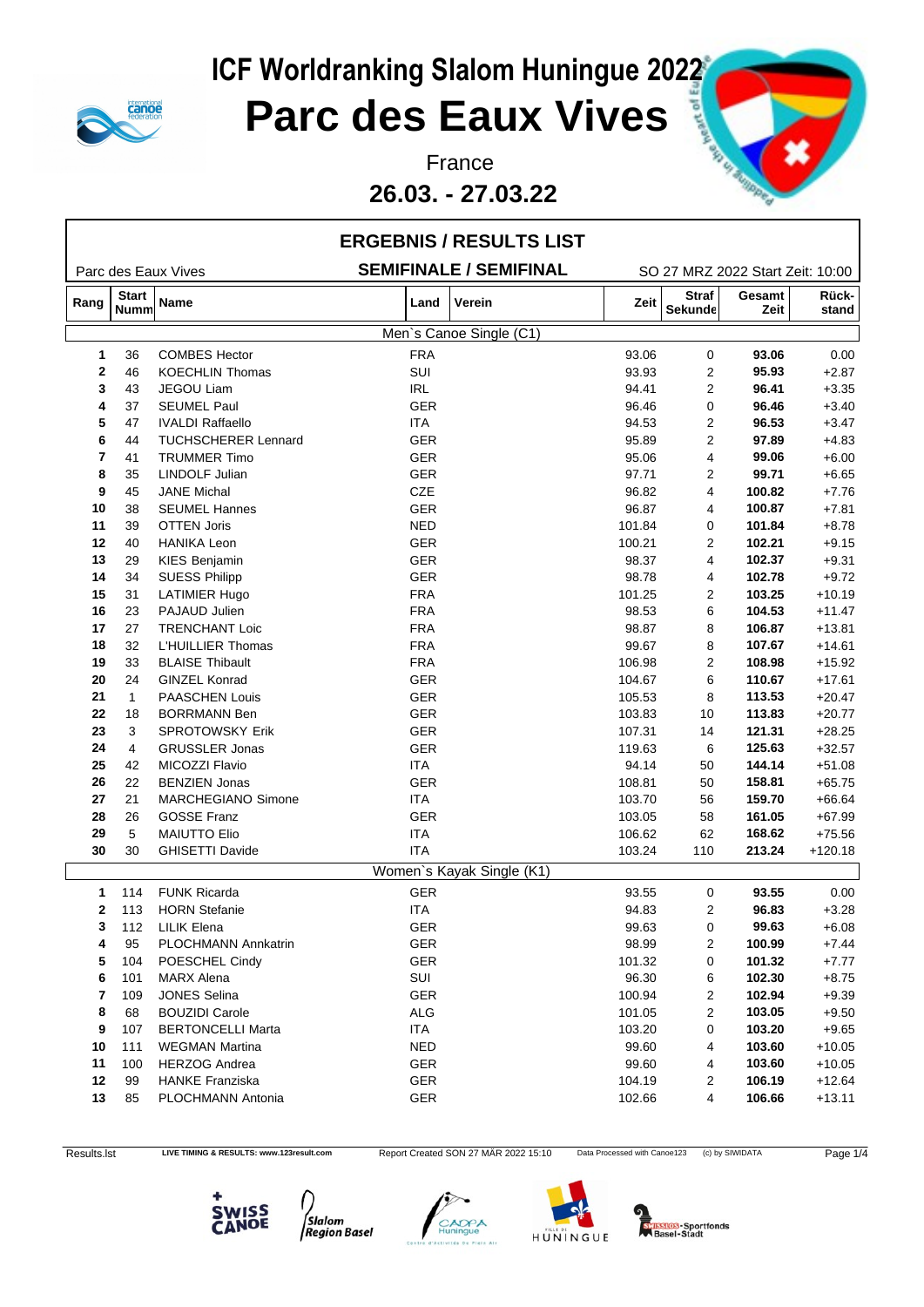

### **Parc des Eaux Vives**

**26.03. - 27.03.22**



|      |                      |                                 |                               | <b>ERGEBNIS / RESULTS LIST</b> |        |                                  |                |                |
|------|----------------------|---------------------------------|-------------------------------|--------------------------------|--------|----------------------------------|----------------|----------------|
|      |                      | Parc des Eaux Vives             | <b>SEMIFINALE / SEMIFINAL</b> |                                |        | SO 27 MRZ 2022 Start Zeit: 10:00 |                |                |
| Rang | <b>Start</b><br>Numm | Name                            | Land                          | Verein                         | Zeit   | <b>Straf</b><br><b>Sekunde</b>   | Gesamt<br>Zeit | Rück-<br>stand |
| 14   | 93                   | <b>APEL Emily</b>               | GER                           |                                | 104.79 | $\overline{2}$                   | 106.79         | $+13.24$       |
| 15   | 63                   | <b>PIRRO Paulina</b>            | <b>GER</b>                    |                                | 105.08 | $\overline{c}$                   | 107.08         | $+13.53$       |
| 16   | 89                   | SATKOVA Martina                 | CZE                           |                                | 105.64 | 2                                | 107.64         | $+14.09$       |
| 17   | 82                   | <b>SUESS Hannah</b>             | GER                           |                                | 105.82 | $\overline{2}$                   | 107.82         | $+14.27$       |
| 18   | 102                  | <b>BRAENDLE Naemi</b>           | SUI                           |                                | 107.99 | 0                                | 107.99         | $+14.44$       |
| 19   | 97                   | <b>GOSSE Nele</b>               | GER                           |                                | 106.73 | 2                                | 108.73         | $+15.18$       |
| 20   | 88                   | JANSSEN Fanchon                 | <b>FRA</b>                    |                                | 107.24 | $\overline{2}$                   | 109.24         | $+15.69$       |
| 21   | 98                   | <b>KRIESINGER Janina</b>        | <b>BEL</b>                    |                                | 104.04 | 6                                | 110.04         | $+16.49$       |
| 22   | 73                   | <b>NEUBAUER Sonja</b>           | GER                           |                                | 114.06 | 0                                | 114.06         | $+20.51$       |
| 23   | 106                  | <b>TROMPETER Caroline</b>       | GER                           |                                | 112.65 | 4                                | 116.65         | $+23.10$       |
| 24   | 103                  | <b>MEHLHORN Stella</b>          | GER                           |                                | 105.54 | 12                               | 117.54         | $+23.99$       |
| 25   | 92                   | <b>MATTI Svenja</b>             | SUI                           |                                | 113.08 | 6                                | 119.08         | $+25.53$       |
| 26   | 57                   | <b>MARTIN LAEME Ilona</b>       | <b>FRA</b>                    |                                | 108.46 | 12                               | 120.46         | $+26.91$       |
| 27   | 74                   | <b>RAPPE Kimberley</b>          | GER                           |                                | 119.45 | 6                                | 125.45         | $+31.90$       |
| 28   | 48                   | <b>KRIESINGER Lara</b>          | GER                           |                                | 123.26 | 6                                | 129.26         | $+35.71$       |
| 29   | 94                   | <b>DURECOVA Kristina</b>        | <b>SVK</b>                    |                                | 106.16 | 52                               | 158.16         | $+64.61$       |
| 30   | 65                   | <b>WILD Charlotte</b>           | GER                           |                                | 116.79 | 60                               | 176.79         | $+83.24$       |
|      |                      |                                 |                               | Men's Kayak Single (K1)        |        |                                  |                |                |
| 1    | 209                  | <b>HEGGE Noah</b>               | <b>GER</b>                    |                                | 85.18  | 0                                | 85.18          | 0.00           |
| 2    | 211                  | <b>SCHWEIKERT Fabian</b>        | GER                           |                                | 85.44  | 0                                | 85.44          | $+0.26$        |
| 3    | 215                  | <b>DOUGOUD Martin</b>           | SUI                           |                                | 85.79  | 0                                | 85.79          | $+0.61$        |
| 3    | 214                  | <b>WERRO Lukas</b>              | SUI                           |                                | 85.79  | 0                                | 85.79          | $+0.61$        |
| 5    | 203                  | <b>BREMER Tim</b>               | GER                           |                                | 86.94  | 0                                | 86.94          | $+1.76$        |
| 6    | 213                  | <b>HENGST Stefan</b>            | GER                           |                                | 87.53  | 0                                | 87.53          | $+2.35$        |
| 7    | 205                  | <b>MARX Dimitri</b>             | SUI                           |                                | 85.62  | 2                                | 87.62          | $+2.44$        |
| 8    | 199                  | <b>DURAND Thomas</b>            | <b>FRA</b>                    |                                | 84.63  | 4                                | 88.63          | $+3.45$        |
| 9    | 176                  | <b>AUBERTIN Maxime</b>          | <b>BEL</b>                    |                                | 86.73  | 2                                | 88.73          | $+3.55$        |
| 10   | 210                  | <b>MAXEINER Tim</b>             | GER                           |                                | 86.96  | 2                                | 88.96          | $+3.78$        |
| 11   | 192                  | PAJAUD Julien                   | <b>FRA</b>                    |                                | 85.08  | 4                                | 89.08          | $+3.90$        |
| 12   | 208                  | CHIARELLO Gelindo               | SUI                           |                                | 89.25  | 0                                | 89.25          | $+4.07$        |
| 13   | 134                  | STANZEL Christian               | GER                           |                                | 89.91  | 0                                | 89.91          | $+4.73$        |
| 14   | 153                  | <b>PISTONI Michele Giuseppe</b> | <b>ITA</b>                    |                                | 90.33  | 0                                | 90.33          | $+5.15$        |
| 15   | 202                  | <b>GHISETTI Davide</b>          | ITA                           |                                | 88.40  | 2                                | 90.40          | $+5.22$        |
| 16   | 179                  | <b>MONASSE Corentin</b>         | <b>FRA</b>                    |                                | 88.76  | 2                                | 90.76          | $+5.58$        |
| 17   | 201                  | ROHRER Jan                      | SUI                           |                                | 90.19  | 2                                | 92.19          | $+7.01$        |
| 18   | 200                  | DE COSTER Gabriel               | <b>BEL</b>                    |                                | 88.45  | 4                                | 92.45          | $+7.27$        |
| 19   | 206                  | <b>HEGGE Samuel</b>             | GER                           |                                | 89.01  | 4                                | 93.01          | $+7.83$        |
| 20   | 212                  | <b>IVALDI Zeno</b>              | ITA                           |                                | 90.04  | 4                                | 94.04          | $+8.86$        |
| 21   | 197                  | DIETZ Joshua                    | GER                           |                                | 86.76  | 8                                | 94.76          | $+9.58$        |
| 22   | 196                  | LETTENBAUER Niklas              | GER                           |                                | 95.26  | 0                                | 95.26          | $+10.08$       |
| 23   | 121                  | <b>CUIGNON Ludovico</b>         | ITA                           |                                | 91.64  | 4                                | 95.64          | $+10.46$       |
| 24   | 261                  | <b>STRAUSS Thomas</b>           | <b>GER</b>                    |                                | 91.80  | 4                                | 95.80          | $+10.62$       |
| 25   | 162                  | <b>TRENCHANT Loic</b>           | <b>FRA</b>                    |                                | 90.19  | 6                                | 96.19          | $+11.01$       |
| 26   | 195                  | <b>ROHRER Pitt</b>              | SUI                           |                                | 93.13  | 4                                | 97.13          | $+11.95$       |
| 27   | 204                  | <b>BOLG Leo</b>                 | GER                           |                                | 91.64  | 6                                | 97.64          | $+12.46$       |
|      |                      |                                 |                               |                                |        |                                  |                |                |

Results.lst LIVE TIMING & RESULTS: www.123result.com Report Created SON 27 MÄR 2022 15:10 Data Processed with Canoe123 (c) by SIWIDATA Page 2/4







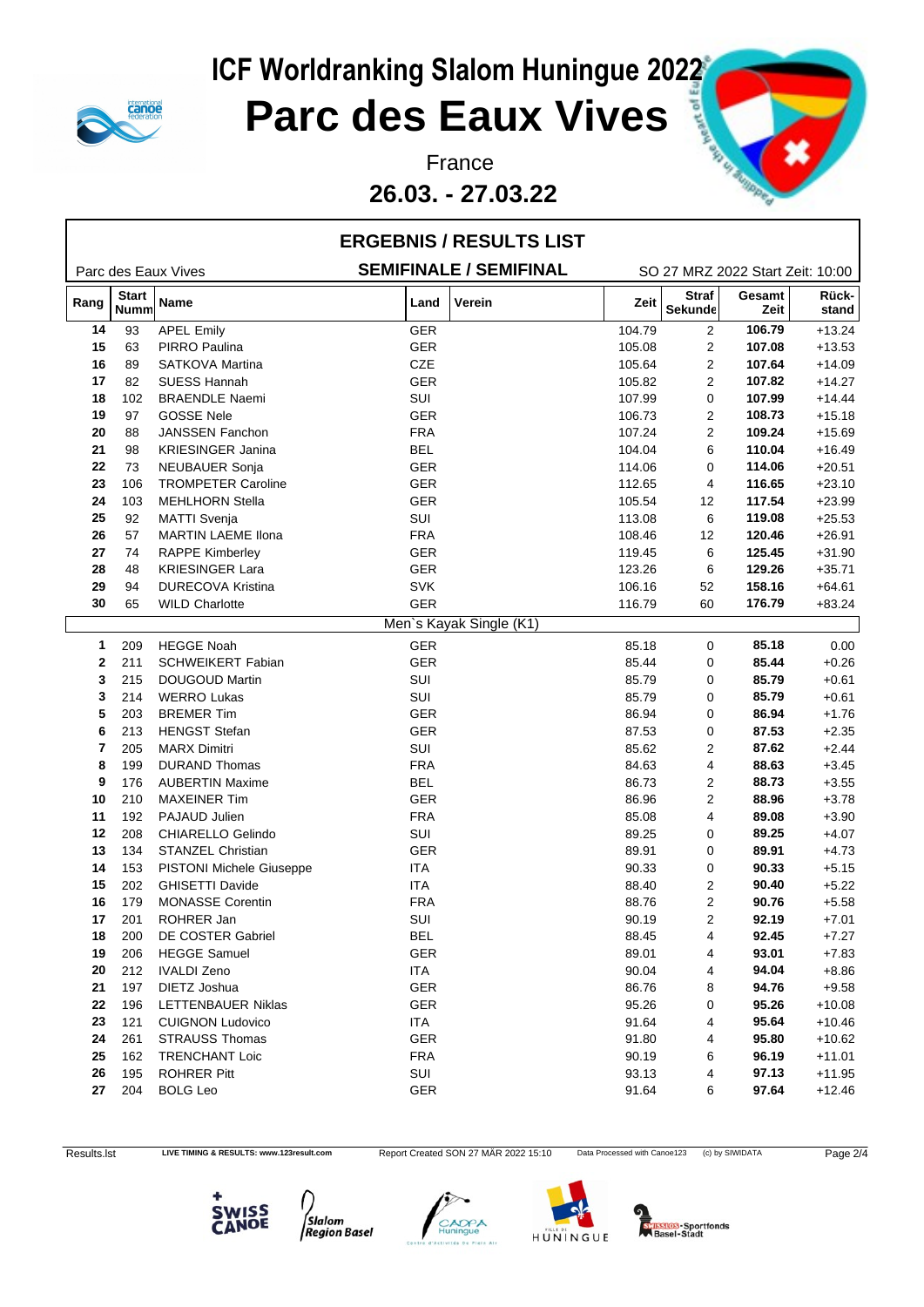

## **ICF Worldranking Slalom Huningue 2022<br>
Parc des Eaux Vives Parc des Eaux Vives**

**26.03. - 27.03.22**



|              |                             |                                                   | <b>ERGEBNIS / RESULTS LIST</b> |                  |                          |                                  |                      |
|--------------|-----------------------------|---------------------------------------------------|--------------------------------|------------------|--------------------------|----------------------------------|----------------------|
|              |                             | Parc des Eaux Vives                               | <b>SEMIFINALE / SEMIFINAL</b>  |                  |                          | SO 27 MRZ 2022 Start Zeit: 10:00 |                      |
| Rang         | <b>Start</b><br><b>Numm</b> | Name                                              | Verein<br>Land                 | Zeit             | <b>Straf</b><br>Sekunde  | Gesamt<br>Zeit                   | Rück-<br>stand       |
| 28           | 119                         | <b>PEDRON Nathanael</b>                           | <b>FRA</b>                     | 95.85            | 2                        | 97.85                            | $+12.67$             |
| 29           | 194                         | <b>DILLI Maximilian</b>                           | GER                            | 92.58            | 6                        | 98.58                            | $+13.40$             |
| 30           | 154                         | <b>ROELLER Tillmann</b>                           | <b>GER</b>                     | 98.80            | 0                        | 98.80                            | $+13.62$             |
| 31           | 186                         | DE GREEF Gaetan                                   | <b>BEL</b>                     | 96.13            | 4                        | 100.13                           | $+14.95$             |
| 32           | 174                         | PANICO Tommaso                                    | ITA                            | 94.30            | 6                        | 100.30                           | $+15.12$             |
| 33           | 143                         | <b>DIETZ Enrico</b>                               | <b>GER</b>                     | 97.01            | 8                        | 105.01                           | $+19.83$             |
| 34           | 198                         | <b>BURAN Ilja</b>                                 | <b>SVK</b>                     | 98.17            | 14                       | 112.17                           | $+26.99$             |
| 35           | 141                         | <b>STROSS Robin</b>                               | GER                            | 117.14           | $\overline{4}$           | 121.14                           | $+35.96$             |
| 36           | 183                         | <b>PISTONI Matteo</b>                             | <b>ITA</b>                     | 90.68            | 54                       | 144.68                           | $+59.50$             |
| 37           | 175                         | <b>KIES Benjamin</b>                              | <b>GER</b>                     | 91.07            | 56                       | 147.07                           | $+61.89$             |
| 38           | 191                         | <b>FRIZLEN Jarl</b>                               | SUI                            | 96.00            | 54                       | 150.00                           | $+64.82$             |
| 39           | 207                         | <b>MUNSCH Manuel</b>                              | SUI                            | 97.50            | 54                       | 151.50                           | $+66.32$             |
| 40           | 155                         | <b>GUTKNECHT Patrick</b>                          | SUI                            | 97.48            | 62                       | 159.48                           | $+74.30$             |
|              |                             |                                                   | Women's Canoe Single (C1)      |                  |                          |                                  |                      |
| $\mathbf{1}$ | 248                         | <b>HERZOG Andrea</b>                              | <b>GER</b>                     | 103.66           | 8                        | 111.66                           | 0.00                 |
| $\mathbf{2}$ | 246                         | <b>SATKOVA Martina</b>                            | CZE                            | 108.70           | 4                        | 112.70                           | $+1.04$              |
| 3            | 242                         | <b>JAKOB Zoe</b>                                  | <b>GER</b>                     | 110.98           | $\overline{2}$           | 112.98                           | $+1.32$              |
| 4            | 241                         | JANSSEN Fanchon                                   | <b>FRA</b>                     | 114.74           | 4                        | 118.74                           | $+7.08$              |
| 5            | 243                         | <b>BAYN Nele</b>                                  | GER                            | 114.36           | 8                        | 122.36                           | $+10.70$             |
| 6            | 245                         | <b>BERTONCELLI Marta</b>                          | <b>ITA</b>                     | 114.37           | 8                        | 122.37                           | $+10.71$             |
| 7            | 238                         | PANZLAFF Jannemien                                | <b>GER</b>                     | 112.45           | 10                       | 122.45                           | $+10.79$             |
| 8            | 247                         | <b>LILIK Elena</b>                                | <b>GER</b>                     | 115.59           | 8                        | 123.59                           | $+11.93$             |
| 9            | 222                         | PIRRO Paulina                                     | GER                            | 116.28           | 8                        | 124.28                           | $+12.62$             |
| 10           | 231                         | <b>KRECH Lucie</b>                                | <b>GER</b>                     | 124.44           | 2                        | 126.44                           | $+14.78$             |
| 11           | 239                         | <b>HARLAK Claire</b>                              | GER                            | 124.28           | 4                        | 128.28                           | $+16.62$             |
| 12           | 234                         | <b>SUESS Hannah</b>                               | <b>GER</b>                     | 130.63           | 2                        | 132.63                           | $+20.97$             |
| 13           | 225                         | <b>BOUZIDI Carole</b>                             | <b>ALG</b>                     | 130.27           | 4                        | 134.27                           | $+22.61$             |
| 14           | 244                         | <b>MARX Alena</b>                                 | SUI                            | 129.02           | 6                        | 135.02                           | $+23.36$             |
| 15           | 218                         | PLOCHMANN Amelie                                  | <b>GER</b>                     | 123.27           | 12                       | 135.27                           | $+23.61$             |
| 16           | 232                         |                                                   |                                |                  |                          | 137.17                           |                      |
| 17           | 219                         | <b>HOELLER Emily</b><br><b>VUILLEUMIER Eyleen</b> | GER<br>SUI                     | 133.17<br>125.98 | 4<br>12                  | 137.98                           | $+25.51$<br>$+26.32$ |
| 18           |                             | <b>BUDZINSKI Julia</b>                            | <b>FRA</b>                     |                  | 8                        | 142.86                           |                      |
| 19           | 235<br>224                  | <b>HEYDENREICH Christin</b>                       | GER                            | 134.86<br>131.79 | $12 \overline{ }$        | 143.79                           | $+31.20$<br>$+32.13$ |
|              |                             |                                                   | SUI                            |                  |                          |                                  |                      |
| 20           | 217                         | <b>KOSSMANN Emily</b>                             |                                | 145.22           | $\overline{2}$           | 147.22                           | $+35.56$             |
| 21           | 228                         | GOETZE Lena                                       | GER                            | 141.65           | 10                       | 151.65                           | $+39.99$             |
| 22           | 216                         | GILLICH Justina                                   | GER                            | 147.71           | 8                        | 155.71                           | $+44.05$             |
| 23           | 223                         | <b>BUETIKOFER Fia</b>                             | SUI                            | 150.65           | 8                        | 158.65                           | $+46.99$             |
| 24           | 240                         | <b>TEUNISSEN Lena</b>                             | <b>NED</b>                     | 112.53           | 52                       | 164.53                           | $+52.87$             |
| 25           | 236                         | MASSARENTI Carolina                               | ITA                            | 115.49           | 60                       | 175.49                           | $+63.83$             |
| 26           | 237                         | LEWANDOWSKI Zola                                  | GER                            | 117.68           | 60                       | 177.68                           | $+66.02$             |
| 27           | 227                         | <b>RAPPE Kimberley</b>                            | GER                            | 122.78           | 58                       | 180.78                           | $+69.12$             |
| 28           | 226                         | <b>BAEHNER Merle</b>                              | GER                            | 201.97           | 62                       | 263.97                           | $+152.31$            |
| 29           | 230                         | <b>ERDOIS Elorri</b>                              | <b>BEL</b>                     | 150.04           | 160                      | 310.04                           | +198.38              |
| 30           | 233                         | <b>KAUP Marisa</b>                                | GER                            |                  |                          | <b>DNS</b>                       |                      |
|              |                             |                                                   |                                |                  | <b>Chef Kampfrichter</b> |                                  |                      |

Results.lst LIVE TIMING & RESULTS: www.123result.com Report Created SON 27 MÄR 2022 15:10 Data Processed with Canoe123 (c) by SIWIDATA Page 3/4









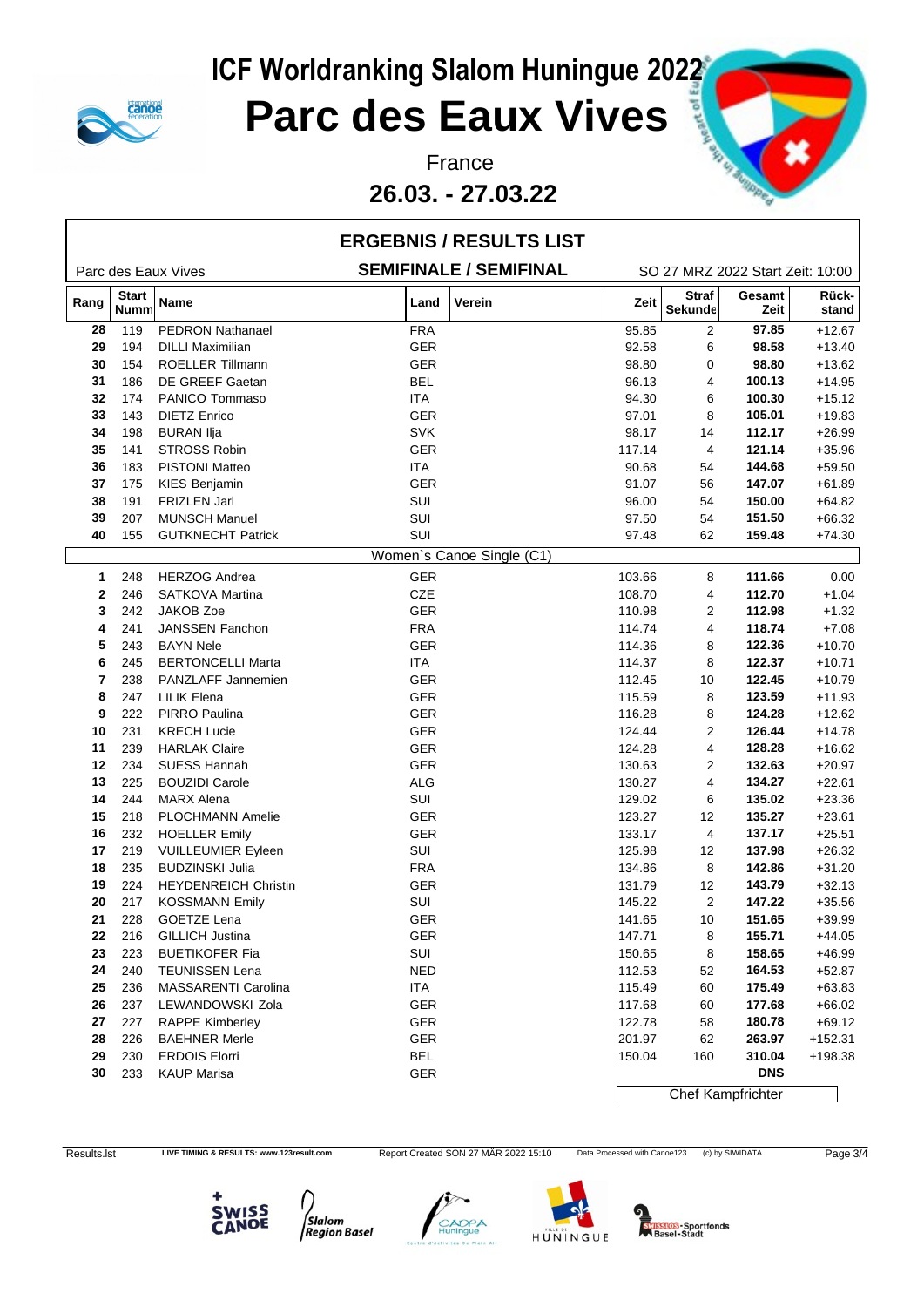



### **Parc des Eaux Vives**

**26.03. - 27.03.22**



#### Parc des Eaux Vives **SEMIFINALE / SEMIFINAL** SO 27 MRZ 2022 Start Zeit: 10:00 **ERGEBNIS / RESULTS LIST Rang Start Nummer is the contract of the contract of the contract of the contract of the contract of the contract of the contract of the contract of the contract of the contract of the contract of the contract of the contract of the** Sekunde**n** Zeit **Gesamt** stand **Rückstand** \_\_\_\_\_\_\_\_\_\_\_\_\_\_\_\_\_\_\_\_

|         |     | $\sim$<br>- | $\overline{ }$ | -<br>. . | $\sim$<br>. . | − | $\Omega$<br> | $\sim$<br>$\cdot$<br>$\cdot$ $\cdot$ | 10 | $\overline{A}$<br>$\mathbf{L}$ | $\overline{a}$<br>14 | . 12<br>ں ا  | -14      | 15           | 16 | 17 | 18 | 19 | 20 | $\sim$<br>∠    | $\cap$<br>__      | $\sim$<br>∼ | 24 | $\sim$<br>-25 |
|---------|-----|-------------|----------------|----------|---------------|---|--------------|--------------------------------------|----|--------------------------------|----------------------|--------------|----------|--------------|----|----|----|----|----|----------------|-------------------|-------------|----|---------------|
| ⊺ouched |     | $\sim$<br>- | $\sim$<br>     | c        | ◠<br>         |   |              | <b>I</b>                             |    |                                | $\sim$<br>$\cdot$    | -<br>$\cdot$ | <u>_</u> | $\mathbf{u}$ | -  |    |    |    |    | $\overline{ }$ | $\sim$<br>$\cdot$ |             | -  | $\sim$<br>ັບ  |
| Missed  | . . |             |                |          |               |   |              |                                      |    |                                |                      |              |          |              |    |    |    |    |    |                |                   | -           |    |               |

Results.lst LIVE TIMING & RESULTS: www.123result.com Report Created SON 27 MÄR 2022 15:10 Data Processed with Canoe123 (c) by SIWIDATA Page 4/4



∫<br>Slalom<br>|Region Basel





**MISSIOS** - Sportfonds<br>Basel - Stadt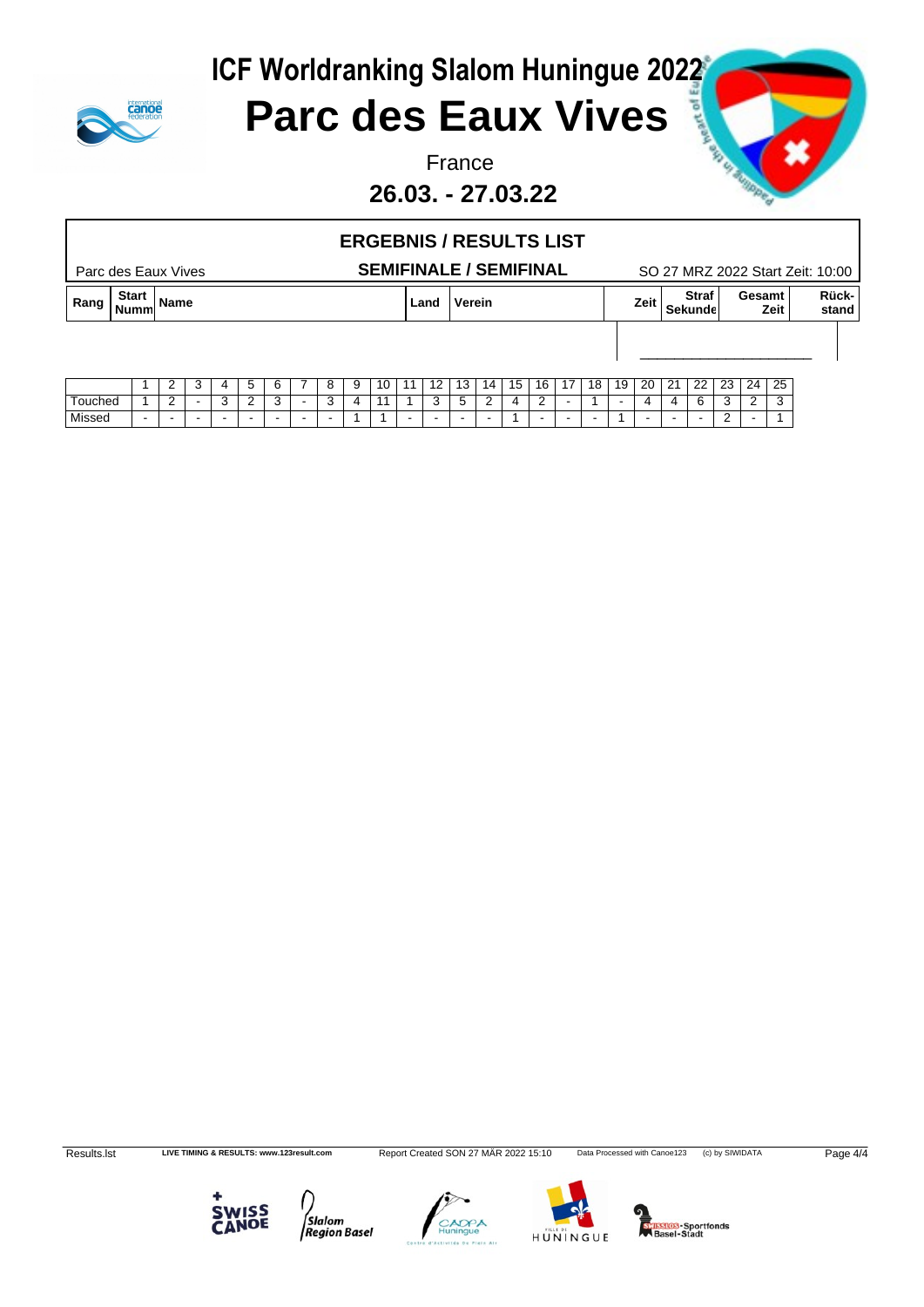

### **Parc des Eaux Vives**

#### **26.03. - 27.03.22**



|              |                      |                            |            | <b>ERGEBNIS / RESULTS LIST</b>                                           |        |                                |                |                |
|--------------|----------------------|----------------------------|------------|--------------------------------------------------------------------------|--------|--------------------------------|----------------|----------------|
|              |                      | Parc des Eaux Vives        |            | QUALIFIKATION - 1. LAUF / HEATS - 1ST RUNA 26 MRZ 2022 Start Zeit: 09:30 |        |                                |                |                |
| Rang         | <b>Start</b><br>Numm | <b>Name</b>                | Land       | Verein                                                                   | Zeit   | <b>Straf</b><br><b>Sekunde</b> | Gesamt<br>Zeit | Rück-<br>stand |
|              |                      |                            |            | Men's Canoe Single (C1)                                                  |        |                                |                |                |
| $\mathbf 1$  | 43                   | <b>JEGOU Liam</b>          | <b>IRL</b> |                                                                          | 87.58  | 0                              | 87.58          | 0.00           |
| $\mathbf{2}$ | 46                   | <b>KOECHLIN Thomas</b>     | SUI        |                                                                          | 87.09  | $\overline{2}$                 | 89.09          | $+1.51$        |
| 3            | 44                   | <b>TUCHSCHERER Lennard</b> | GER        |                                                                          | 89.52  | 0                              | 89.52          | $+1.94$        |
| 4            | 36                   | <b>COMBES Hector</b>       | <b>FRA</b> |                                                                          | 86.79  | 4                              | 90.79          | $+3.21$        |
| 5            | 47                   | <b>IVALDI Raffaello</b>    | <b>ITA</b> |                                                                          | 88.90  | 2                              | 90.90          | $+3.32$        |
| 6            | 41                   | <b>TRUMMER Timo</b>        | GER        |                                                                          | 87.19  | 4                              | 91.19          | $+3.61$        |
| 7            | 27                   | TRENCHANT Loic             | <b>FRA</b> |                                                                          | 91.66  | 0                              | 91.66          | $+4.08$        |
| 8            | 45                   | <b>JANE Michal</b>         | <b>CZE</b> |                                                                          | 90.66  | $\overline{2}$                 | 92.66          | $+5.08$        |
| 9            | 29                   | <b>KIES Benjamin</b>       | GER        |                                                                          | 92.89  | 0                              | 92.89          | $+5.31$        |
| 10           | 32                   | L'HUILLIER Thomas          | <b>FRA</b> |                                                                          | 89.23  | 4                              | 93.23          | $+5.65$        |
| 11           | 37                   | <b>SEUMEL Paul</b>         | GER        |                                                                          | 92.07  | 2                              | 94.07          | $+6.49$        |
| 12           | 31                   | <b>LATIMIER Hugo</b>       | <b>FRA</b> |                                                                          | 90.75  | 4                              | 94.75          | $+7.17$        |
| 13           | 38                   | <b>SEUMEL Hannes</b>       | GER        |                                                                          | 89.81  | 6                              | 95.81          | $+8.23$        |
| 14           | 33                   | <b>BLAISE Thibault</b>     | <b>FRA</b> |                                                                          | 94.33  | 2                              | 96.33          | $+8.75$        |
| 15           | 35                   | LINDOLF Julian             | GER        |                                                                          | 92.91  | 4                              | 96.91          | $+9.33$        |
| 16           | 39                   | <b>OTTEN Joris</b>         | <b>NED</b> |                                                                          | 91.18  | 6                              | 97.18          | $+9.60$        |
| 17           | 26                   | <b>GOSSE Franz</b>         | GER        |                                                                          | 97.26  | 0                              | 97.26          | $+9.68$        |
| 18           | 40                   | <b>HANIKA Leon</b>         | GER        |                                                                          | 93.39  | 4                              | 97.39          | $+9.81$        |
| 19           | 21                   | MARCHEGIANO Simone         | <b>ITA</b> |                                                                          | 94.84  | 6                              | 100.84         | $+13.26$       |
| 20           | 5                    | <b>MAIUTTO Elio</b>        | <b>ITA</b> |                                                                          | 98.95  | 2                              | 100.95         | $+13.37$       |
| 21           | 18                   | <b>BORRMANN Ben</b>        | GER        |                                                                          | 97.35  | 4                              | 101.35         | $+13.77$       |
| 22           | 42                   | MICOZZI Flavio             | <b>ITA</b> |                                                                          | 98.18  | 6                              | 104.18         | $+16.60$       |
| 23           | 23                   | PAJAUD Julien              | <b>FRA</b> |                                                                          | 94.79  | 10                             | 104.79         | $+17.21$       |
| 24           | 24                   | <b>GINZEL Konrad</b>       | GER        |                                                                          | 99.05  | 8                              | 107.05         | $+19.47$       |
| 25           | 15                   | <b>DIETZ Enrico</b>        | GER        |                                                                          | 105.65 | $\overline{c}$                 | 107.65         | $+20.07$       |
| 26           | 30                   | <b>GHISETTI Davide</b>     | <b>ITA</b> |                                                                          | 95.89  | $12 \overline{ }$              | 107.89         | $+20.31$       |
| 27           | 25                   | DEETJEN Jonathan           | GER        |                                                                          | 101.26 | 8                              | 109.26         | $+21.68$       |
| 28           | 6                    | <b>SACHERS Felix</b>       | GER        |                                                                          | 103.29 | 10                             | 113.29         | $+25.71$       |
| 29           | 13                   | <b>WEBER Anton</b>         | GER        |                                                                          | 110.35 | 4                              | 114.35         | $+26.77$       |
| 30           | 14                   | STROSS Robin               | GER        |                                                                          | 108.45 | 6                              | 114.45         | $+26.87$       |
| 31           | 22                   | <b>BENZIEN Jonas</b>       | GER        |                                                                          | 110.70 | 4                              | 114.70         | $+27.12$       |
| 32           | $\overline{4}$       | <b>GRUSSLER Jonas</b>      | GER        |                                                                          | 117.21 | 8                              | 125.21         | $+37.63$       |
| 33           | 10                   | <b>BONE Zacharias</b>      | GER        |                                                                          | 115.68 | 12                             | 127.68         | $+40.10$       |
| 34           | 28                   | PIONTEK Jeffrey            | GER        |                                                                          | 115.29 | 14                             | 129.29         | $+41.71$       |
| 35           | 16                   | <b>FEHLMANN Nicolas</b>    | SUI        |                                                                          | 119.92 | 14                             | 133.92         | $+46.34$       |
| ${\bf 36}$   | 7                    | <b>INKROT Paul</b>         | GER        |                                                                          | 121.02 | 14                             | 135.02         | $+47.44$       |
| 37           | 19                   | <b>GUTKNECHT Patrick</b>   | SUI        |                                                                          | 130.59 | 8                              | 138.59         | $+51.01$       |
| 38           | 17                   | <b>GOMPEL Eliot</b>        | <b>FRA</b> |                                                                          | 130.82 | 10                             | 140.82         | $+53.24$       |
| $39\,$       | 3                    | <b>SPROTOWSKY Erik</b>     | GER        |                                                                          | 99.70  | 52                             | 151.70         | $+64.12$       |
| 40           | 34                   | <b>SUESS Philipp</b>       | <b>GER</b> |                                                                          | 92.20  | 60                             | 152.20         | $+64.62$       |
| 41           | 12                   | FORMELLA Anton             | <b>GER</b> |                                                                          | 145.47 | 10                             | 155.47         | $+67.89$       |
| 42           | $\mathbf{1}$         | <b>PAASCHEN Louis</b>      | GER        |                                                                          | 104.39 | 108                            | 212.39         | $+124.81$      |
| 43           | 9                    | FLOCH Colin                | <b>FRA</b> |                                                                          | 111.14 | 110                            | 221.14         | $+133.56$      |
| 44           | 2                    | STAKELIES Joel             | GER        |                                                                          | 128.14 | 100                            | 228.14         | $+140.56$      |
|              |                      |                            |            |                                                                          |        |                                |                |                |

Results.lst LIVE TIMING & RESULTS: www.123result.com Report Created SON 27 MÄR 2022 15:12 Data Processed with Canoe123 (c) by SIWIDATA Page 1/5









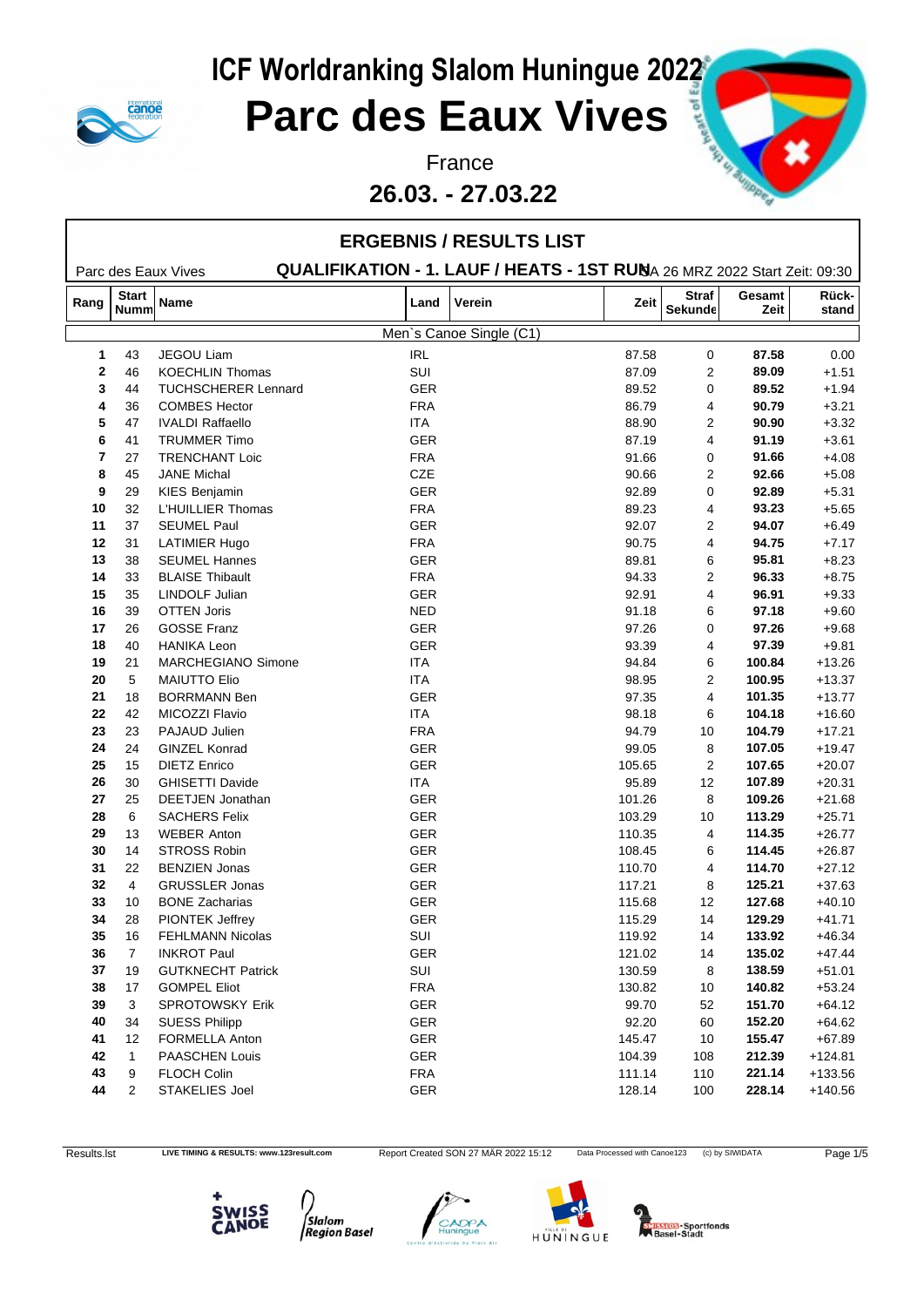

### **Parc des Eaux Vives**

**26.03. - 27.03.22**



|                |              |                             |            | <b>ERGEBNIS / RESULTS LIST</b>                                           |        |                |        |          |
|----------------|--------------|-----------------------------|------------|--------------------------------------------------------------------------|--------|----------------|--------|----------|
|                | <b>Start</b> | Parc des Eaux Vives         |            | QUALIFIKATION - 1. LAUF / HEATS - 1ST RUNA 26 MRZ 2022 Start Zeit: 09:30 |        | <b>Straf</b>   | Gesamt | Rück-    |
| Rang           | <b>Numm</b>  | Name                        | Land       | Verein                                                                   | Zeit   | <b>Sekunde</b> | Zeit   | stand    |
|                |              |                             |            | Women's Kayak Single (K1)                                                |        |                |        |          |
| -1             | 114          | <b>FUNK Ricarda</b>         | <b>GER</b> |                                                                          | 88.48  | 0              | 88.48  | 0.00     |
| $\overline{2}$ | 113          | <b>HORN</b> Stefanie        | <b>ITA</b> |                                                                          | 89.81  | 2              | 91.81  | $+3.33$  |
| 3              | 100          | <b>HERZOG Andrea</b>        | <b>GER</b> |                                                                          | 92.46  | 2              | 94.46  | $+5.98$  |
| 4              | 112          | <b>LILIK Elena</b>          | <b>GER</b> |                                                                          | 95.68  | 0              | 95.68  | $+7.20$  |
| 5              | 94           | <b>DURECOVA Kristina</b>    | <b>SVK</b> |                                                                          | 92.54  | 4              | 96.54  | $+8.06$  |
| 6              | 101          | <b>MARX Alena</b>           | SUI        |                                                                          | 97.27  | 0              | 97.27  | $+8.79$  |
| 7              | 111          | <b>WEGMAN Martina</b>       | <b>NED</b> |                                                                          | 89.63  | 8              | 97.63  | $+9.15$  |
| 8              | 63           | PIRRO Paulina               | GER        |                                                                          | 97.39  | 2              | 99.39  | $+10.91$ |
| 9              | 98           | <b>KRIESINGER Janina</b>    | <b>BEL</b> |                                                                          | 95.82  | 4              | 99.82  | $+11.34$ |
| 10             | 97           | <b>GOSSE Nele</b>           | <b>GER</b> |                                                                          | 96.25  | 4              | 100.25 | $+11.77$ |
| 11             | 85           | PLOCHMANN Antonia           | GER        |                                                                          | 94.93  | 6              | 100.93 | $+12.45$ |
| 12             | 68           | <b>BOUZIDI Carole</b>       | <b>ALG</b> |                                                                          | 98.47  | 4              | 102.47 | $+13.99$ |
| 13             | 93           | <b>APEL Emily</b>           | GER        |                                                                          | 99.32  | 4              | 103.32 | $+14.84$ |
| 14             | 89           | SATKOVA Martina             | <b>CZE</b> |                                                                          | 99.43  | 4              | 103.43 | $+14.95$ |
| 15             | 57           | <b>MARTIN LAEME Ilona</b>   | <b>FRA</b> |                                                                          | 97.73  | 6              | 103.73 | $+15.25$ |
| 16             | 109          | <b>JONES Selina</b>         | <b>GER</b> |                                                                          | 100.14 | 4              | 104.14 | $+15.66$ |
| 17             | 48           | <b>KRIESINGER Lara</b>      | <b>GER</b> |                                                                          | 102.42 | 2              | 104.42 | $+15.94$ |
| 18             | 106          | <b>TROMPETER Caroline</b>   | <b>GER</b> |                                                                          | 96.76  | 8              | 104.76 | $+16.28$ |
| 19             | 92           | <b>MATTI Svenja</b>         | SUI        |                                                                          | 103.32 | $\overline{c}$ | 105.32 | $+16.84$ |
| 20             | 102          | <b>BRAENDLE Naemi</b>       | SUI        |                                                                          | 100.24 | 6              | 106.24 | $+17.76$ |
| 21             | 79           | <b>KRECH Lucie</b>          | <b>GER</b> |                                                                          | 106.31 | 0              | 106.31 | $+17.83$ |
| 21             | 75           | <b>GRANZOW Franziska</b>    | <b>GER</b> |                                                                          | 100.31 | 6              | 106.31 | $+17.83$ |
| 23             | 95           | PLOCHMANN Annkatrin         | GER        |                                                                          | 98.64  | 8              | 106.64 | $+18.16$ |
| 24             | 104          | POESCHEL Cindy              | <b>GER</b> |                                                                          | 100.82 | 6              | 106.82 | $+18.34$ |
| 25             | 83           | PANZLAFF Jannemien          | GER        |                                                                          | 106.83 | 0              | 106.83 | $+18.35$ |
| 26             | 88           | <b>JANSSEN Fanchon</b>      | <b>FRA</b> |                                                                          | 99.11  | 8              | 107.11 | $+18.63$ |
| 27             | 105          | <b>LEENDERS Claudia</b>     | <b>NED</b> |                                                                          | 103.52 | 4              | 107.52 | $+19.04$ |
| 28             | 82           | <b>SUESS Hannah</b>         | <b>GER</b> |                                                                          | 108.40 | 0              | 108.40 | $+19.92$ |
| 29             | 99           | <b>HANKE Franziska</b>      | <b>GER</b> |                                                                          | 108.46 | 0              | 108.46 | $+19.98$ |
| 30             | 107          | <b>BERTONCELLI Marta</b>    | <b>ITA</b> |                                                                          | 103.71 | 6              | 109.71 | $+21.23$ |
| 31             | 103          | <b>MEHLHORN Stella</b>      | GER        |                                                                          | 109.96 | 0              | 109.96 | $+21.48$ |
| 32             | 64           | <b>BUETIKOFER Fia</b>       | SUI        |                                                                          | 106.12 | 4              | 110.12 | $+21.64$ |
| 33             | 62           | <b>DUC</b> Jessica          | SUI        |                                                                          | 106.56 | 6              | 112.56 | $+24.08$ |
| 34             | 86           | JAKOB Zoe                   | <b>GER</b> |                                                                          | 103.78 | 12             | 115.78 | $+27.30$ |
| 35             | 96           | <b>OTTEN Maartje</b>        | <b>NED</b> |                                                                          | 108.72 | 8              | 116.72 | $+28.24$ |
| 36             | 65           | <b>WILD Charlotte</b>       | GER        |                                                                          | 106.91 | 10             | 116.91 | $+28.43$ |
| $37\,$         | 59           | PISTONI Lucia               | ITA        |                                                                          | 105.49 | 12             | 117.49 | $+29.01$ |
| 38             | 91           | KOECHER Johanna             | SUI        |                                                                          | 113.03 | 6              | 119.03 | $+30.55$ |
| 39             | 66           | <b>HEYDENREICH Christin</b> | GER        |                                                                          | 121.66 | 0              | 121.66 | $+33.18$ |
| 40             | 90           | FREY Zoe                    | SUI        |                                                                          | 117.81 | 4              | 121.81 | $+33.33$ |
| 41             | 73           | <b>NEUBAUER Sonja</b>       | GER        |                                                                          | 115.43 | 8              | 123.43 | $+34.95$ |
| 42             | 260          | <b>KONRAD Marlene</b>       | GER        |                                                                          | 117.86 | 6              | 123.86 | $+35.38$ |
| 43             | 54           | <b>BRINKER Charlotte</b>    | GER        |                                                                          | 117.81 | 8              | 125.81 | $+37.33$ |
| 44             | 49           | <b>GOTTOWIK Marie</b>       | GER        |                                                                          | 120.86 | 6              | 126.86 | $+38.38$ |
|                |              |                             |            |                                                                          |        |                |        |          |

Results.lst LIVE TIMING & RESULTS: www.123result.com Report Created SON 27 MÄR 2022 15:12 Data Processed with Canoe123 (c) by SIWIDATA Page 2/5









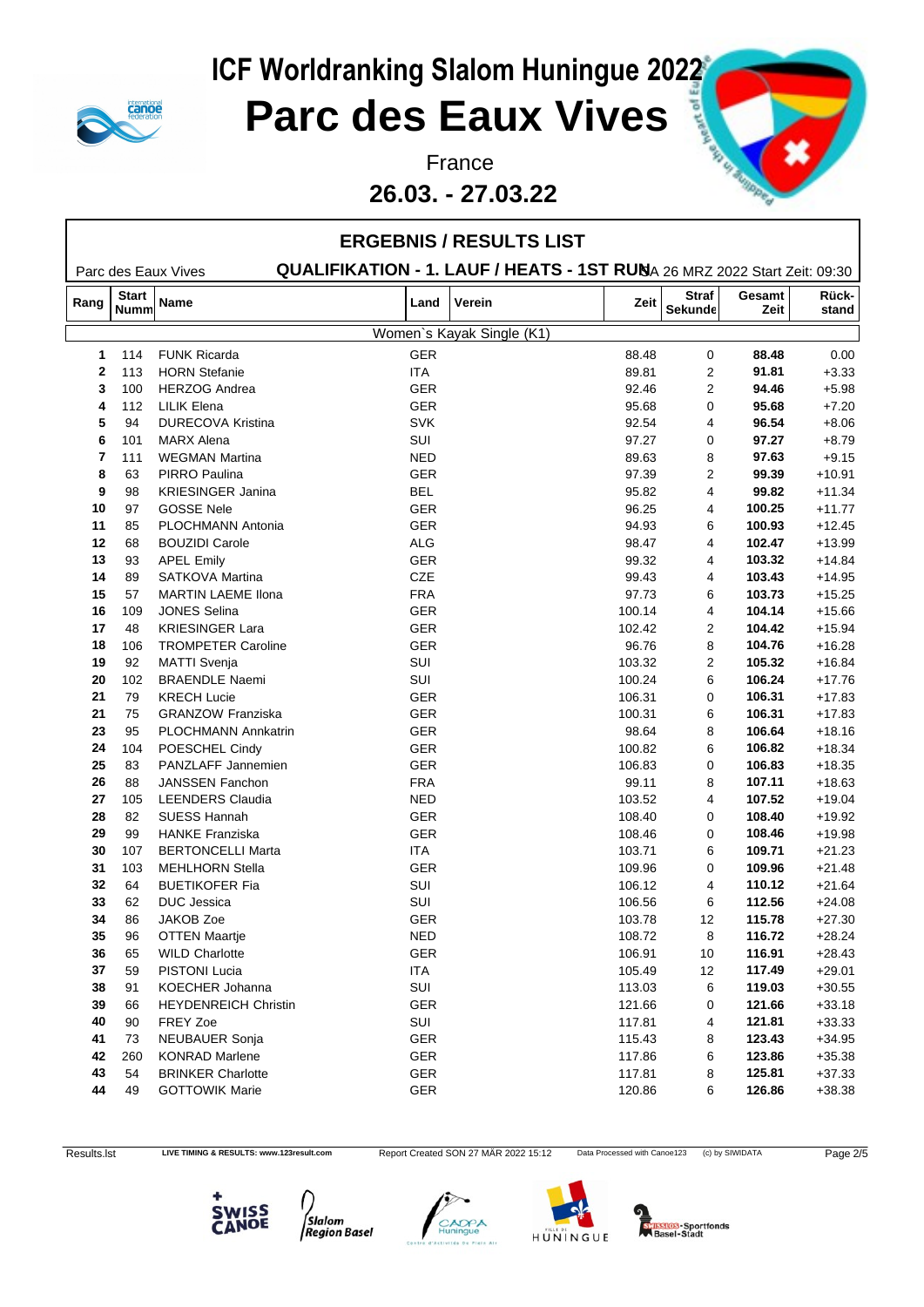

### **Parc des Eaux Vives**

**26.03. - 27.03.22**



|      |                             |                           |            | <b>ERGEBNIS / RESULTS LIST</b>                                           |        |                                |                |                |
|------|-----------------------------|---------------------------|------------|--------------------------------------------------------------------------|--------|--------------------------------|----------------|----------------|
|      |                             | Parc des Eaux Vives       |            | QUALIFIKATION - 1. LAUF / HEATS - 1ST RUNA 26 MRZ 2022 Start Zeit: 09:30 |        |                                |                |                |
| Rang | <b>Start</b><br><b>Numm</b> | Name                      | Land       | Verein                                                                   | Zeit   | <b>Straf</b><br><b>Sekunde</b> | Gesamt<br>Zeit | Rück-<br>stand |
| 45   | 56                          | <b>GILLICH Justina</b>    | GER        |                                                                          | 117.64 | 10                             | 127.64         | $+39.16$       |
| 46   | 69                          | <b>BAEHNER Merle</b>      | <b>GER</b> |                                                                          | 119.77 | 8                              | 127.77         | $+39.29$       |
| 47   | 71                          | <b>HEEL Ladina</b>        | SUI        |                                                                          | 123.89 | 4                              | 127.89         | $+39.41$       |
| 48   | 87                          | SIMONIDESOVA Lucia        | <b>SVK</b> |                                                                          | 118.27 | 10                             | 128.27         | $+39.79$       |
| 49   | 76                          | <b>RASSEL Alina</b>       | <b>BEL</b> |                                                                          | 126.70 | 4                              | 130.70         | $+42.22$       |
| 50   | 81                          | <b>MOUHOUB Anais</b>      | ALG        |                                                                          | 119.66 | 12                             | 131.66         | $+43.18$       |
| 51   | 61                          | <b>DIEMER Carolin</b>     | <b>GER</b> |                                                                          | 127.67 | 8                              | 135.67         | $+47.19$       |
| 52   | 52                          | <b>MANIET Lilou</b>       | <b>BEL</b> |                                                                          | 132.43 | 4                              | 136.43         | $+47.95$       |
| 53   | 60                          | <b>VUILLEUMIER Eyleen</b> | SUI        |                                                                          | 126.97 | 12                             | 138.97         | $+50.49$       |
| 54   | 80                          | <b>GEHEB Julia</b>        | <b>GER</b> |                                                                          | 130.38 | 10                             | 140.38         | $+51.90$       |
| 55   | 72                          | <b>KAPPESSER Laura</b>    | <b>GER</b> |                                                                          | 134.70 | 8                              | 142.70         | $+54.22$       |
| 56   | 108                         | <b>TEUNISSEN Lena</b>     | <b>NED</b> |                                                                          | 92.68  | 56                             | 148.68         | $+60.20$       |
| 57   | 53                          | <b>RUIJTER Nienke</b>     | <b>NED</b> |                                                                          | 139.40 | 10                             | 149.40         | $+60.92$       |
| 58   | 74                          | <b>RAPPE Kimberley</b>    | <b>GER</b> |                                                                          | 117.32 | 58                             | 175.32         | $+86.84$       |
| 59   | 51                          | <b>KAUP Marisa</b>        | <b>GER</b> |                                                                          | 119.04 | 64                             | 183.04         | $+94.56$       |
| 60   | 58                          | <b>PETER Katharina</b>    | <b>GER</b> |                                                                          | 128.87 | 56                             | 184.87         | $+96.39$       |
| 61   | 84                          | <b>DIEDAM Vivika</b>      | <b>GER</b> |                                                                          | 131.70 | 58                             | 189.70         | $+101.22$      |
| 62   | 55                          | <b>ARNU Mia</b>           | <b>GER</b> |                                                                          | 190.58 | 4                              | 194.58         | $+106.10$      |
| 63   | 67                          | <b>SCHRAM Loes</b>        | <b>NED</b> |                                                                          | 193.49 | 12                             | 205.49         | $+117.01$      |
| 64   | 77                          | <b>HOELLER Emily</b>      | <b>GER</b> |                                                                          | 107.78 | 104                            | 211.78         | $+123.30$      |
| 65   | 78                          | PLOCHMANN Amelie          | <b>GER</b> |                                                                          | 108.97 | 108                            | 216.97         | $+128.49$      |
| 66   | 70                          | VAN DER MEERAKKER Suzan   | <b>NED</b> |                                                                          | 148.52 | 122                            | 270.52         | $+182.04$      |
|      |                             |                           |            | Men's Canoe Single (C1)                                                  |        |                                |                |                |
| 1    | 42                          | MICOZZI Flavio            | <b>ITA</b> |                                                                          | 92.20  | 0                              | 92.20          | 0.00           |
| 2    | 34                          | <b>SUESS Philipp</b>      | <b>GER</b> |                                                                          | 94.10  | 0                              | 94.10          | $+1.90$        |
| 3    | $\mathbf{1}$                | PAASCHEN Louis            | <b>GER</b> |                                                                          | 96.95  | 2                              | 98.95          | $+6.75$        |
| 4    | 23                          | PAJAUD Julien             | <b>FRA</b> |                                                                          | 98.79  | 2                              | 100.79         | $+8.59$        |
| 5    | $\overline{4}$              | <b>GRUSSLER Jonas</b>     | <b>GER</b> |                                                                          | 97.05  | 4                              | 101.05         | $+8.85$        |
| 6    | 3                           | <b>SPROTOWSKY Erik</b>    | <b>GER</b> |                                                                          | 98.47  | 4                              | 102.47         | $+10.27$       |
| 7    | 30                          | <b>GHISETTI Davide</b>    | ITA.       |                                                                          | 94.72  | 8                              | 102.72         | $+10.52$       |
| 8    | 18                          | <b>BORRMANN Ben</b>       | <b>GER</b> |                                                                          | 99.43  | 4                              | 103.43         | $+11.23$       |
| 9    | 24                          | <b>GINZEL Konrad</b>      | <b>GER</b> |                                                                          | 98.79  | 6                              | 104.79         | $+12.59$       |
| 10   | 22                          | <b>BENZIEN Jonas</b>      | <b>GER</b> |                                                                          | 98.86  | 6                              | 104.86         | $+12.66$       |
| 11   | 19                          | <b>GUTKNECHT Patrick</b>  | SUI        |                                                                          | 98.92  | 6                              | 104.92         | $+12.72$       |
| 12   | 6                           | <b>SACHERS Felix</b>      | <b>GER</b> |                                                                          | 104.08 | 2                              | 106.08         | $+13.88$       |
| 13   | 15                          | <b>DIETZ Enrico</b>       | <b>GER</b> |                                                                          | 103.38 | 6                              | 109.38         | $+17.18$       |
| 14   | 9                           | FLOCH Colin               | FRA        |                                                                          | 111.01 | 6                              | 117.01         | $+24.81$       |
| 15   | 14                          | STROSS Robin              | <b>GER</b> |                                                                          | 107.03 | 12                             | 119.03         | $+26.83$       |
| 16   | 13                          | <b>WEBER Anton</b>        | GER        |                                                                          | 106.63 | 14                             | 120.63         | $+28.43$       |
| 17   | 28                          | PIONTEK Jeffrey           | GER        |                                                                          | 117.53 | 6                              | 123.53         | $+31.33$       |
| 18   | 16                          | <b>FEHLMANN Nicolas</b>   | SUI        |                                                                          | 113.59 | 10                             | 123.59         | $+31.39$       |
| 19   | 2                           | <b>STAKELIES Joel</b>     | <b>GER</b> |                                                                          | 121.24 | 8                              | 129.24         | $+37.04$       |
| 20   | 7                           | <b>INKROT Paul</b>        | GER        |                                                                          | 123.31 | 8                              | 131.31         | $+39.11$       |
| 21   | 12                          | FORMELLA Anton            | <b>GER</b> |                                                                          | 130.89 | 10                             | 140.89         | $+48.69$       |
| 22   | 17                          | <b>GOMPEL Eliot</b>       | FRA        |                                                                          | 148.02 | 12                             | 160.02         | $+67.82$       |
|      |                             |                           |            |                                                                          |        |                                |                |                |

Results.lst LIVE TIMING & RESULTS: www.123result.com Report Created SON 27 MÄR 2022 15:12 Data Processed with Canoe123 (c) by SIWIDATA Page 3/5









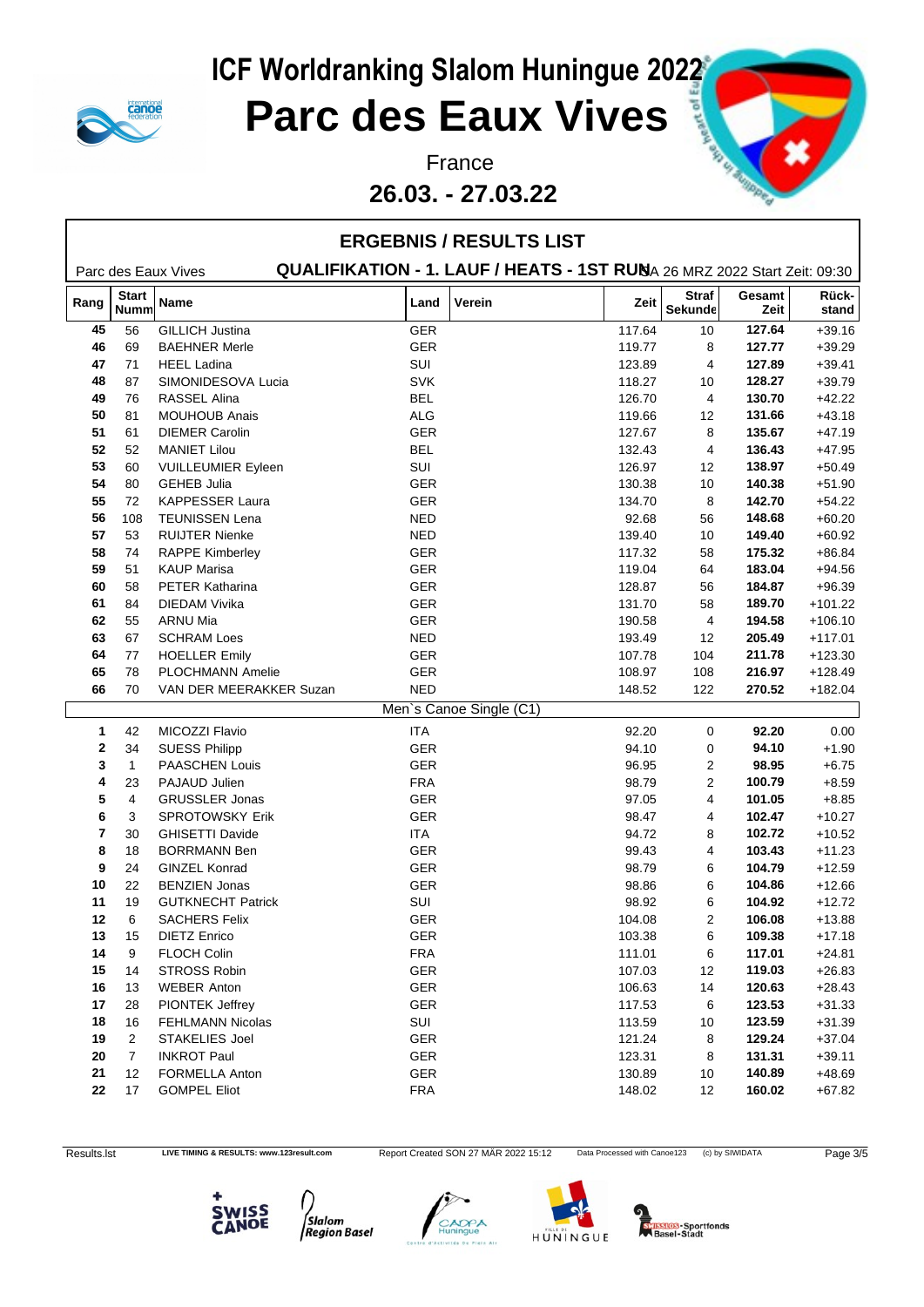

#### **26.03. - 27.03.22**



|              |                             |                             |            | <b>ERGEBNIS / RESULTS LIST</b>                                           |        |                         |                |                       |
|--------------|-----------------------------|-----------------------------|------------|--------------------------------------------------------------------------|--------|-------------------------|----------------|-----------------------|
|              |                             | Parc des Eaux Vives         |            | QUALIFIKATION - 1. LAUF / HEATS - 1ST RUNA 26 MRZ 2022 Start Zeit: 09:30 |        |                         |                |                       |
| Rang         | <b>Start</b><br><b>Numm</b> | <b>Name</b>                 | Land       | Verein                                                                   | Zeit   | <b>Straf</b><br>Sekunde | Gesamt<br>Zeit | Rück-<br>stand        |
| 23           | 10                          | <b>BONE Zacharias</b>       | GER        |                                                                          | 107.33 | 54                      | 161.33         | $+69.13$              |
| 24           | 25                          | DEETJEN Jonathan            | <b>GER</b> |                                                                          | 107.99 | 54                      | 161.99         | $+69.79$              |
|              |                             |                             |            | Women's Kayak Single (K1)                                                |        |                         |                |                       |
| $\mathbf{1}$ | 99                          | <b>HANKE Franziska</b>      | <b>GER</b> |                                                                          | 98.81  | 2                       | 100.81         | 0.00                  |
| $\mathbf{2}$ | 95                          | <b>PLOCHMANN Annkatrin</b>  | GER        |                                                                          | 97.56  | 4                       | 101.56         | $+0.75$               |
| 3            | 88                          | <b>JANSSEN Fanchon</b>      | <b>FRA</b> |                                                                          | 100.66 | 4                       | 104.66         | $+3.85$               |
| 4            | 103                         | <b>MEHLHORN Stella</b>      | <b>GER</b> |                                                                          | 101.68 | 4                       | 105.68         | $+4.87$               |
| 5            | 107                         | <b>BERTONCELLI Marta</b>    | ITA        |                                                                          | 101.84 | 4                       | 105.84         | $+5.03$               |
| 6            | 65                          | <b>WILD Charlotte</b>       | <b>GER</b> |                                                                          | 104.08 | 2                       | 106.08         | $+5.27$               |
| 7            | 74                          | <b>RAPPE Kimberley</b>      | <b>GER</b> |                                                                          | 106.12 | 2                       | 108.12         | $+7.31$               |
| 8            | 104                         | POESCHEL Cindy              | GER        |                                                                          | 104.87 | 4                       | 108.87         | $+8.06$               |
| 9            | 82                          | <b>SUESS Hannah</b>         | <b>GER</b> |                                                                          | 106.18 | 4                       | 110.18         | $+9.37$               |
| 10           | 73                          | <b>NEUBAUER Sonja</b>       | <b>GER</b> |                                                                          | 106.33 | 4                       | 110.33         | $+9.52$               |
| 11           | 62                          | DUC Jessica                 | SUI        |                                                                          | 104.53 | 6                       | 110.53         | $+9.72$               |
| 12           | 86                          | JAKOB Zoe                   | <b>GER</b> |                                                                          | 105.42 | 6                       | 111.42         | $+10.61$              |
| 13           | 59                          | <b>PISTONI Lucia</b>        | ITA.       |                                                                          | 105.68 | 6                       | 111.68         | $+10.87$              |
| 14           | 105                         | <b>LEENDERS Claudia</b>     | <b>NED</b> |                                                                          | 109.20 | 4                       | 113.20         | $+12.39$              |
| 15           | 78                          | <b>PLOCHMANN Amelie</b>     | <b>GER</b> |                                                                          | 105.32 | 8                       | 113.32         | $+12.51$              |
| 16           | 87                          | SIMONIDESOVA Lucia          | <b>SVK</b> |                                                                          | 107.28 | 8                       | 115.28         | $+14.47$              |
| 17           | 91                          | KOECHER Johanna             | SUI        |                                                                          | 109.90 | 8                       | 117.90         | $+17.09$              |
| 18           | 66                          | <b>HEYDENREICH Christin</b> | <b>GER</b> |                                                                          | 112.00 | 6                       | 118.00         | $+17.19$              |
| 19           | 49                          | <b>GOTTOWIK Marie</b>       | GER        |                                                                          | 110.20 | 10                      | 120.20         | $+19.39$              |
| 20           | 75                          | <b>GRANZOW Franziska</b>    | GER        |                                                                          | 108.07 | 14                      | 122.07         | $+21.26$              |
| 21           | 61                          | <b>DIEMER Carolin</b>       | <b>GER</b> |                                                                          | 121.69 | 6                       | 127.69         | $+26.88$              |
| 22           | 60                          | <b>VUILLEUMIER Eyleen</b>   | SUI        |                                                                          | 116.77 | 12                      | 128.77         | $+27.96$              |
| 23           | 71                          | <b>HEEL Ladina</b>          | SUI        |                                                                          | 124.15 | 8                       | 132.15         | $+31.34$              |
| 24           | 58                          | <b>PETER Katharina</b>      | <b>GER</b> |                                                                          | 118.30 | 14                      | 132.30         | $+31.49$              |
| 25           | 260                         | <b>KONRAD Marlene</b>       | GER        |                                                                          | 124.50 | 8                       | 132.50         | $+31.69$              |
| 26           | 56                          | <b>GILLICH Justina</b>      | GER        |                                                                          | 122.54 | 10                      | 132.54         | $+31.73$              |
| 27           | 64                          | <b>BUETIKOFER Fia</b>       | SUI        |                                                                          | 127.08 | 6                       | 133.08         | $+32.27$              |
| 28           | 69                          | <b>BAEHNER Merle</b>        | <b>GER</b> |                                                                          | 124.41 | 12                      | 136.41         | $+35.60$              |
| 29           | 52                          | <b>MANIET Lilou</b>         | <b>BEL</b> |                                                                          | 122.62 | 14                      | 136.62         | $+35.81$              |
| 30           | 55                          | <b>ARNU Mia</b>             | <b>GER</b> |                                                                          | 129.12 | 8                       | 137.12         | $+36.31$              |
| 31           | 76                          | RASSEL Alina                | <b>BEL</b> |                                                                          | 127.08 | 16                      | 143.08         | $+42.27$              |
| 32           | 108                         | <b>TEUNISSEN Lena</b>       | <b>NED</b> |                                                                          | 95.80  | 56                      | 151.80         | $+50.99$              |
| 33           | 53                          | <b>RUIJTER Nienke</b>       | <b>NED</b> |                                                                          | 139.92 | 12                      | 151.92         | $+51.11$              |
| 34           | 54                          | <b>BRINKER Charlotte</b>    | GER        |                                                                          | 149.13 | 10                      | 159.13         | $+58.32$              |
| 35           | 96                          | OTTEN Maartje               | <b>NED</b> |                                                                          | 107.01 | 58                      | 165.01         | $+64.20$              |
| 36           | 79                          | <b>KRECH Lucie</b>          | GER        |                                                                          | 109.53 | 56                      | 165.53         | $+64.72$              |
| 37           | 77                          | <b>HOELLER Emily</b>        | GER        |                                                                          | 115.36 | 54                      | 169.36         | $+68.55$              |
| 38           | 70                          | VAN DER MEERAKKER Suzan     | <b>NED</b> |                                                                          | 161.41 | 10                      | 171.41         | $+70.60$              |
| 39           | 80                          | <b>GEHEB Julia</b>          | GER        |                                                                          | 125.30 | 58                      | 183.30         |                       |
| 40           | 84                          | <b>DIEDAM Vivika</b>        | GER        |                                                                          | 140.01 | 66                      | 206.01         | $+82.49$<br>$+105.20$ |
|              |                             |                             |            |                                                                          |        |                         |                |                       |
| 41           | 83                          | PANZLAFF Jannemien          | GER        |                                                                          | 114.29 | 106                     | 220.29         | $+119.48$             |
| 42           | 72                          | <b>KAPPESSER Laura</b>      | GER        |                                                                          | 130.86 | 108                     | 238.86         | $+138.05$             |

Results.lst LIVE TIMING & RESULTS: www.123result.com Report Created SON 27 MÄR 2022 15:12 Data Processed with Canoe123 (c) by SIWIDATA Page 4/5







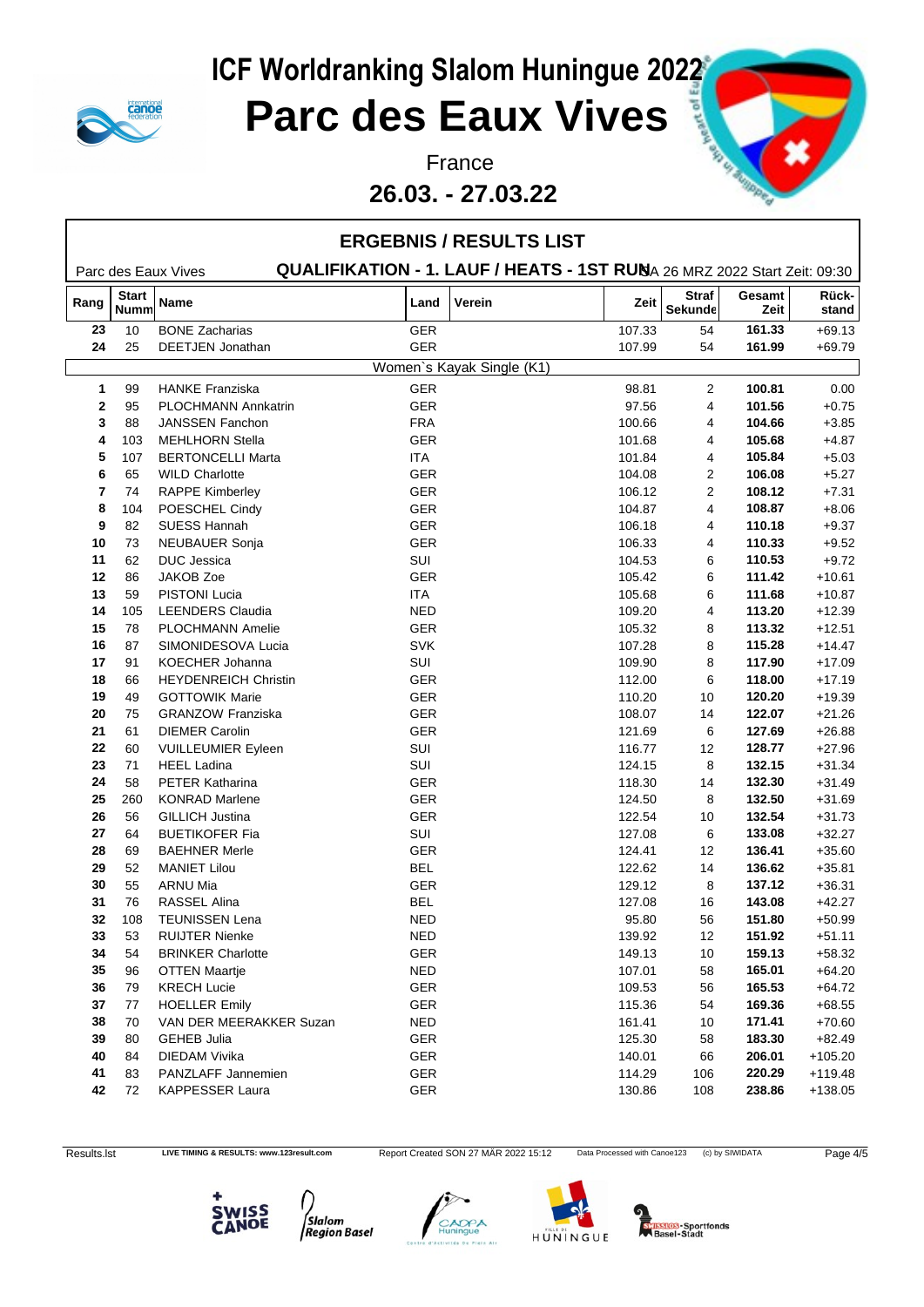#### **ICF Worldranking Slalom Huningue 2022**

### **canot**

## **Parc des Eaux Vives**

#### **26.03. - 27.03.22**



#### Parc des Eaux Vives **QUALIFIKATION - 1. LAUF / HEATS - 1ST RUN**A 26 MRZ 2022 Start Zeit: 09:30 **ERGEBNIS / RESULTS LIST Rang Start Nummer is the contract of the contract of the contract of the contract of the contract of the contract of the contract of the contract of the contract of the contract of the contract of the contract of the contract of the** Sekunde**n** Zeit **Gesamt** stand **Rückstand 43** 90 FREY Zoe SUI 127.24 116 **243.24** +142.43 **44** 67 SCHRAM Loes NED 150.80 108 **258.80** +157.99 **45** 81 MOUHOUB Anais ALG 110.36 210 **320.36** +219.55 51 KAUP Marisa GER **DNS** Chef Kampfrichter \_\_\_\_\_\_\_\_\_\_\_\_\_\_\_\_\_\_\_\_ 1 | 2 | 3 | 4 | 5 | 6 | 7 | 8 | 9 |10 |11 |12 |13 |14 |15 |16 |17 |18 |19 |20 |21 |22 |23 |24 |25 | Touched | 1 | 2 | 6 | 1 | 9 | 9 | 6 | 2 | 1 | 6 | 8 | – | 3 | 8 | 2 | 2 | 12 | 7 | 2 | 5 | 7 | 8 | 2 | 3 | 12 | Missed - - - - - 1 1 1 - - - - - - - 1 2 - - - - 1 1 - -

Results.lst LIVE TIMING & RESULTS: www.123result.com Report Created SON 27 MÄR 2022 15:12 Data Processed with Canoe123 (c) by SIWIDATA Page 5/5



**Slalom Region Basel** 





**MISSIOS** - Sportfonds<br>Basel - Stadt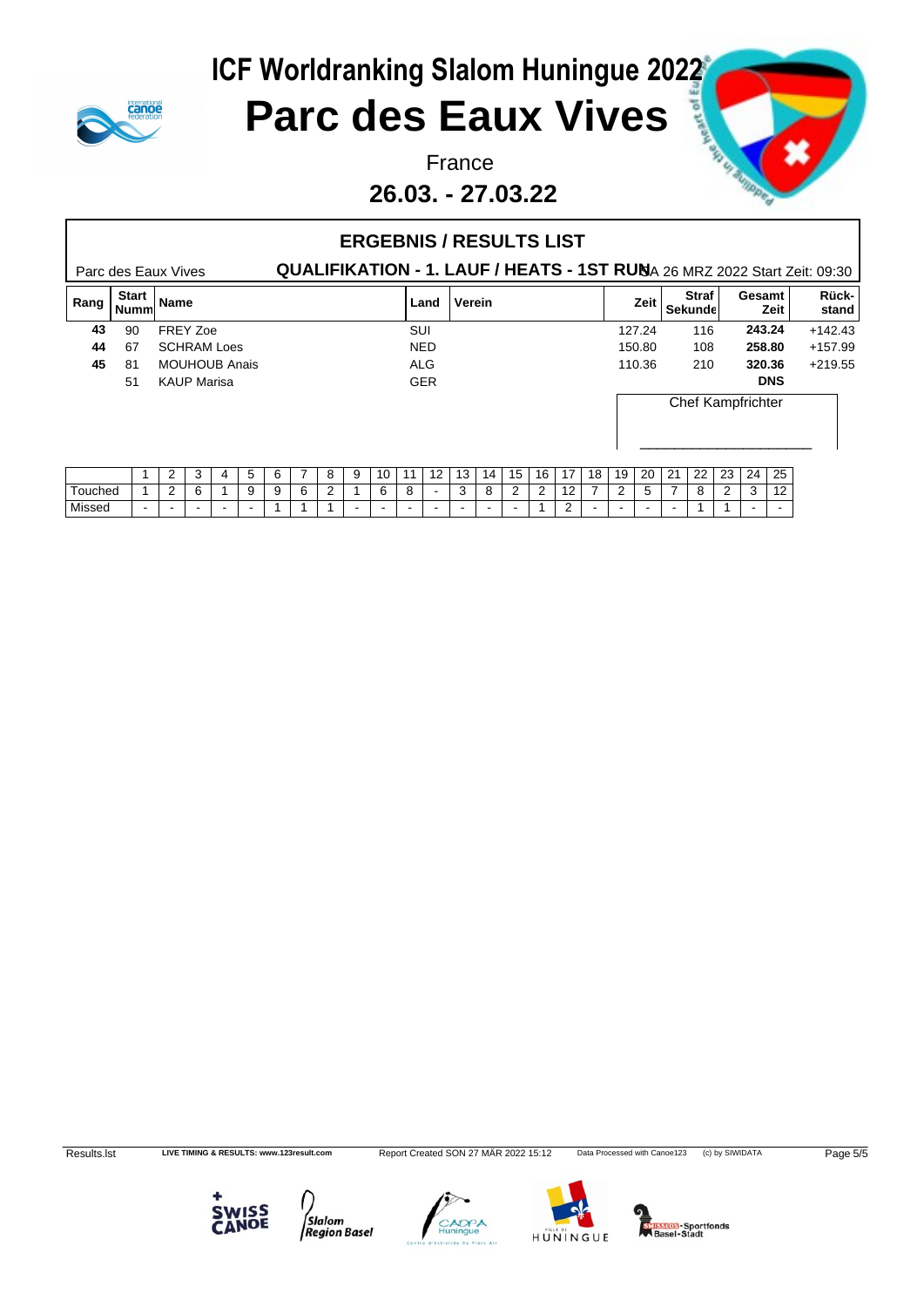

### **Parc des Eaux Vives**

#### **26.03. - 27.03.22**



|                                                                                                 |                      |                          |            | <b>ERGEBNIS / RESULTS LIST</b> |       |                         |                |                |  |  |  |
|-------------------------------------------------------------------------------------------------|----------------------|--------------------------|------------|--------------------------------|-------|-------------------------|----------------|----------------|--|--|--|
| QUALIFIKATION - 1. LAUF / HEATS - 1ST RUNA 26 MRZ 2022 Start Zeit: 13:15<br>Parc des Eaux Vives |                      |                          |            |                                |       |                         |                |                |  |  |  |
| Rang                                                                                            | Start<br><b>Numm</b> | <b>Name</b>              | Land       | Verein                         | Zeit  | <b>Straf</b><br>Sekunde | Gesamt<br>Zeit | Rück-<br>stand |  |  |  |
|                                                                                                 |                      |                          |            | Men's Kayak Single (K1)        |       |                         |                |                |  |  |  |
| $\mathbf 1$                                                                                     | 215                  | <b>DOUGOUD Martin</b>    | SUI        |                                | 79.97 | 2                       | 81.97          | 0.00           |  |  |  |
| $\mathbf{2}$                                                                                    | 207                  | <b>MUNSCH Manuel</b>     | SUI        |                                | 78.69 | 4                       | 82.69          | $+0.72$        |  |  |  |
| 3                                                                                               | 201                  | ROHRER Jan               | SUI        |                                | 81.43 | 2                       | 83.43          | $+1.46$        |  |  |  |
| 4                                                                                               | 212                  | <b>IVALDI Zeno</b>       | <b>ITA</b> |                                | 81.88 | $\overline{\mathbf{c}}$ | 83.88          | $+1.91$        |  |  |  |
| 5                                                                                               | 211                  | <b>SCHWEIKERT Fabian</b> | <b>GER</b> |                                | 84.04 | 2                       | 86.04          | $+4.07$        |  |  |  |
| 6                                                                                               | 214                  | <b>WERRO Lukas</b>       | SUI        |                                | 80.07 | 6                       | 86.07          | $+4.10$        |  |  |  |
| 7                                                                                               | 176                  | <b>AUBERTIN Maxime</b>   | <b>BEL</b> |                                | 86.09 | 0                       | 86.09          | $+4.12$        |  |  |  |
| 8                                                                                               | 208                  | CHIARELLO Gelindo        | SUI        |                                | 82.32 | 4                       | 86.32          | $+4.35$        |  |  |  |
| 9                                                                                               | 197                  | DIETZ Joshua             | GER        |                                | 83.36 | 4                       | 87.36          | $+5.39$        |  |  |  |
| 10                                                                                              | 206                  | <b>HEGGE Samuel</b>      | GER        |                                | 83.62 | 4                       | 87.62          | $+5.65$        |  |  |  |
| 11                                                                                              | 209                  | <b>HEGGE Noah</b>        | GER        |                                | 82.12 | 6                       | 88.12          | $+6.15$        |  |  |  |
| 12                                                                                              | 203                  | <b>BREMER Tim</b>        | GER        |                                | 84.18 | 4                       | 88.18          | $+6.21$        |  |  |  |
| 13                                                                                              | 210                  | <b>MAXEINER Tim</b>      | GER        |                                | 80.52 | 8                       | 88.52          | $+6.55$        |  |  |  |
| 14                                                                                              | 205                  | <b>MARX Dimitri</b>      | SUI        |                                | 78.77 | 10                      | 88.77          | $+6.80$        |  |  |  |
| 15                                                                                              | 179                  | <b>MONASSE Corentin</b>  | <b>FRA</b> |                                | 85.19 | 4                       | 89.19          | $+7.22$        |  |  |  |
| 16                                                                                              | 194                  | <b>DILLI Maximilian</b>  | <b>GER</b> |                                | 86.89 | 4                       | 90.89          | $+8.92$        |  |  |  |
| 17                                                                                              | 186                  | DE GREEF Gaetan          | <b>BEL</b> |                                | 88.33 | 4                       | 92.33          | $+10.36$       |  |  |  |
| 18                                                                                              | 154                  | ROELLER Tillmann         | GER        |                                | 91.17 | 2                       | 93.17          | $+11.20$       |  |  |  |
| 19                                                                                              | 183                  | <b>PISTONI Matteo</b>    | ITA        |                                | 91.67 | 2                       | 93.67          | $+11.70$       |  |  |  |
| 20                                                                                              | 119                  | <b>PEDRON Nathanael</b>  | <b>FRA</b> |                                | 89.71 | 4                       | 93.71          | $+11.74$       |  |  |  |
| 21                                                                                              | 141                  | <b>STROSS Robin</b>      | GER        |                                | 91.77 | 2                       | 93.77          | $+11.80$       |  |  |  |
| 22                                                                                              | 261                  | <b>STRAUSS Thomas</b>    | <b>GER</b> |                                | 84.70 | 10                      | 94.70          | $+12.73$       |  |  |  |
| 23                                                                                              | 195                  | <b>ROHRER Pitt</b>       | SUI        |                                | 86.83 | 8                       | 94.83          | $+12.86$       |  |  |  |
| 24                                                                                              | 202                  | <b>GHISETTI Davide</b>   | <b>ITA</b> |                                | 85.02 | 10                      | 95.02          | $+13.05$       |  |  |  |
| 25                                                                                              | 155                  | <b>GUTKNECHT Patrick</b> | SUI        |                                | 87.12 | 8                       | 95.12          | $+13.15$       |  |  |  |
| 26                                                                                              | 191                  | FRIZLEN Jarl             | SUI        |                                | 87.42 | 8                       | 95.42          | $+13.45$       |  |  |  |
| 27                                                                                              | 153                  | PISTONI Michele Giuseppe | ITA        |                                | 87.46 | 8                       | 95.46          | $+13.49$       |  |  |  |
| 28                                                                                              | 134                  | <b>STANZEL Christian</b> | <b>GER</b> |                                | 87.49 | 8                       | 95.49          | $+13.52$       |  |  |  |
| 29                                                                                              | 199                  | <b>DURAND Thomas</b>     | <b>FRA</b> |                                | 83.88 | 12                      | 95.88          | $+13.91$       |  |  |  |
| 30                                                                                              | 196                  | LETTENBAUER Niklas       | GER        |                                | 90.02 | 6                       | 96.02          | $+14.05$       |  |  |  |
| 31                                                                                              | 173                  | <b>ERSCHIG Luis</b>      | <b>GER</b> |                                | 90.14 | 6                       | 96.14          | $+14.17$       |  |  |  |
| 32                                                                                              | 160                  | MONASSE Hugo             | <b>FRA</b> |                                | 86.55 | 10                      | 96.55          | $+14.58$       |  |  |  |
| 33                                                                                              | 129                  | <b>FLOCH Colin</b>       | <b>FRA</b> |                                | 95.25 | 2                       | 97.25          | $+15.28$       |  |  |  |
| 34                                                                                              | 204                  | <b>BOLG Leo</b>          | <b>GER</b> |                                | 87.37 | 10                      | 97.37          | $+15.40$       |  |  |  |
| 35                                                                                              | 162                  | <b>TRENCHANT Loic</b>    | <b>FRA</b> |                                | 87.77 | 10                      | 97.77          | $+15.80$       |  |  |  |
| 36                                                                                              | 143                  | <b>DIETZ Enrico</b>      | GER        |                                | 90.06 | 8                       | 98.06          | $+16.09$       |  |  |  |
| 37                                                                                              | 213                  | <b>HENGST Stefan</b>     | GER        |                                | 86.57 | 12                      | 98.57          | $+16.60$       |  |  |  |
| 38                                                                                              | 126                  | <b>WEIGL Luis</b>        | <b>GER</b> |                                | 97.30 | 2                       | 99.30          | $+17.33$       |  |  |  |
| 39                                                                                              | 174                  | PANICO Tommaso           | ITA        |                                | 90.03 | 10                      | 100.03         | $+18.06$       |  |  |  |
| 40                                                                                              | 175                  | KIES Benjamin            | <b>GER</b> |                                | 88.35 | 12                      | 100.35         | $+18.38$       |  |  |  |
| 41                                                                                              | 152                  | <b>HARTMANN Luis</b>     | GER        |                                | 94.87 | 8                       | 102.87         | $+20.90$       |  |  |  |
| 42                                                                                              | 193                  | <b>HARTL Vinzenz</b>     | GER        |                                | 93.02 | 10                      | 103.02         | $+21.05$       |  |  |  |
| 43                                                                                              | 127                  | <b>BECKE David</b>       | <b>GER</b> |                                | 97.39 | 6                       | 103.39         | $+21.42$       |  |  |  |
| 44                                                                                              | 170                  | <b>STRUEBICH Milan</b>   | GER        |                                | 99.41 | 6                       | 105.41         | $+23.44$       |  |  |  |
|                                                                                                 |                      |                          |            |                                |       |                         |                |                |  |  |  |

Results.lst LIVE TIMING & RESULTS: www.123result.com Report Created SON 27 MÄR 2022 15:12 Data Processed with Canoe123 (c) by SIWIDATA Page 1/5







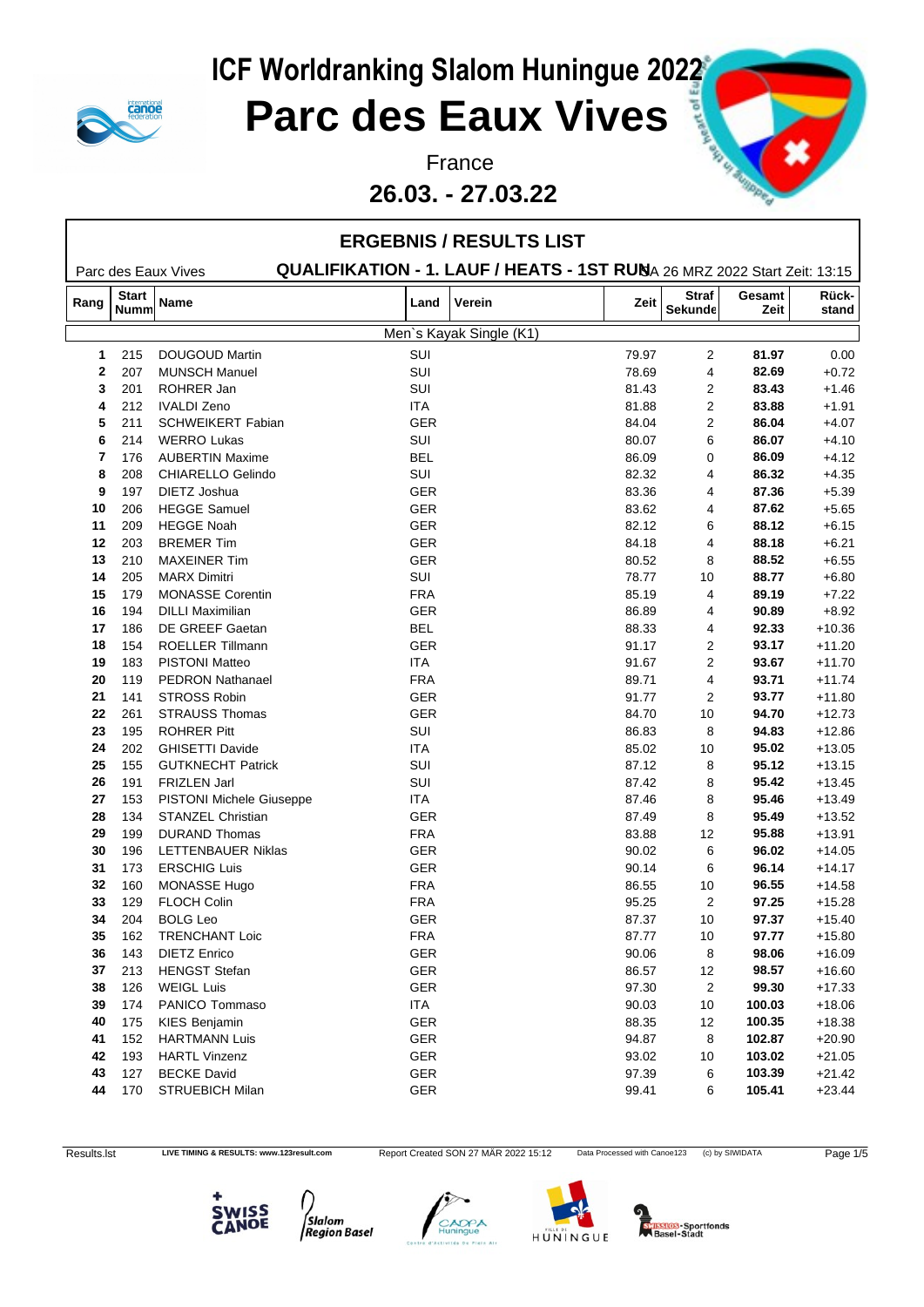

### **Parc des Eaux Vives**

**26.03. - 27.03.22**



|            |                             |                             |            | <b>ERGEBNIS / RESULTS LIST</b>                                           |        |                         |                |                |
|------------|-----------------------------|-----------------------------|------------|--------------------------------------------------------------------------|--------|-------------------------|----------------|----------------|
|            |                             | Parc des Eaux Vives         |            | QUALIFIKATION - 1. LAUF / HEATS - 1ST RUNA 26 MRZ 2022 Start Zeit: 13:15 |        |                         |                |                |
| Rang       | <b>Start</b><br><b>Numm</b> | Name                        | Land       | Verein                                                                   | Zeit   | <b>Straf</b><br>Sekunde | Gesamt<br>Zeit | Rück-<br>stand |
| 45         | 163                         | <b>BENZIEN Jonas</b>        | <b>GER</b> |                                                                          | 101.43 | 4                       | 105.43         | $+23.46$       |
| 46         | 190                         | <b>HENNIN Victor</b>        | <b>BEL</b> |                                                                          | 89.52  | 16                      | 105.52         | $+23.55$       |
| 47         | 185                         | <b>WIDMER Calvin</b>        | SUI        |                                                                          | 97.74  | 8                       | 105.74         | $+23.77$       |
| 48         | 172                         | HOEDEMAKER Rutger           | <b>NED</b> |                                                                          | 93.95  | $12 \overline{ }$       | 105.95         | $+23.98$       |
| 49         | 168                         | SCHIEL Simon                | GER        |                                                                          | 98.15  | 8                       | 106.15         | $+24.18$       |
| 50         | 184                         | <b>WELLING Yoeri</b>        | <b>NED</b> |                                                                          | 98.33  | 8                       | 106.33         | $+24.36$       |
| 51         | 130                         | <b>MANIET Mathys</b>        | <b>BEL</b> |                                                                          | 98.62  | 8                       | 106.62         | $+24.65$       |
| 52         | 123                         | <b>INKROT Paul</b>          | GER        |                                                                          | 102.88 | 4                       | 106.88         | $+24.91$       |
| 53         | 189                         | <b>STEULER Benjamin</b>     | GER        |                                                                          | 105.93 | 2                       | 107.93         | $+25.96$       |
| 54         | 136                         | <b>WEBER Anton</b>          | GER        |                                                                          | 102.59 | 6                       | 108.59         | $+26.62$       |
| 55         | 181                         | ANDEREGG Noe                | SUI        |                                                                          | 102.85 | 6                       | 108.85         | $+26.88$       |
| 56         | 171                         | <b>REHBERG Christian</b>    | <b>GER</b> |                                                                          | 103.72 | 6                       | 109.72         | $+27.75$       |
| 57         | 146                         | <b>GOMPEL Eliot</b>         | <b>FRA</b> |                                                                          | 102.22 | 10                      | 112.22         | $+30.25$       |
| 58         | 118                         | <b>SACHERS Felix</b>        | GER        |                                                                          | 92.98  | 20                      | 112.98         | $+31.01$       |
| 59         | 187                         | <b>KLOS Michael</b>         | <b>GER</b> |                                                                          | 105.06 | 10                      | 115.06         | $+33.09$       |
| 60         | 132                         | <b>FORMELLA Anton</b>       | GER        |                                                                          | 110.18 | 6                       | 116.18         | $+34.21$       |
| 61         | 116                         | SPROTOWSKY Erik             | GER        |                                                                          | 113.06 | 4                       | 117.06         | $+35.09$       |
| 62         | 122                         | <b>KLEINSCHMIT Jasper</b>   | <b>GER</b> |                                                                          | 110.89 | 8                       | 118.89         | $+36.92$       |
| 63         | 151                         | <b>SUPPLIES Paule</b>       | GER        |                                                                          | 106.47 | 14                      | 120.47         | $+38.50$       |
| 64         | 167                         | <b>INTFELD Marvin</b>       | GER        |                                                                          | 108.53 | 12                      | 120.53         | $+38.56$       |
| 65         | 131                         | <b>ZUTT Florian</b>         | <b>GER</b> |                                                                          | 113.42 | 10                      | 123.42         | $+41.45$       |
| 66         | 147                         | DE GROEN Joppe              | <b>NED</b> |                                                                          | 111.39 | 18                      | 129.39         | $+47.42$       |
| 67         | 124                         | FISCHER Timon               | GER        |                                                                          | 116.31 | 16                      | 132.31         | $+50.34$       |
| 68         | 200                         | DE COSTER Gabriel           | <b>BEL</b> |                                                                          | 78.71  | 54                      | 132.71         | $+50.74$       |
| 69         | 161                         | <b>SCHIEL David</b>         | GER        |                                                                          | 120.22 | 14                      | 134.22         | $+52.25$       |
| 70         | 148                         | <b>ZAX Aschwin</b>          | <b>NED</b> |                                                                          | 124.78 | 12                      | 136.78         | $+54.81$       |
| 71         | 192                         | PAJAUD Julien               | <b>FRA</b> |                                                                          | 79.98  | 58                      | 137.98         | $+56.01$       |
| 72         | 140                         | <b>JAKOBS Nils</b>          | GER        |                                                                          | 132.04 | 10                      | 142.04         | $+60.07$       |
| 73         | 135                         | <b>KASPER Dominik</b>       | SUI        |                                                                          | 117.16 | 26                      | 143.16         | $+61.19$       |
| 74         | 139                         | <b>CARDINI Lorenzo</b>      | <b>ITA</b> |                                                                          | 89.25  | 56                      | 145.25         | $+63.28$       |
| 75         | 144                         | <b>HILLION Oskar</b>        | <b>FRA</b> |                                                                          | 83.76  | 62                      | 145.76         | $+63.79$       |
| 76         | 166                         | <b>HOLDRINET Kasper</b>     | <b>NED</b> |                                                                          | 132.26 | 14                      | 146.26         | $+64.29$       |
| 77         | 121                         | <b>CUIGNON Ludovico</b>     | <b>ITA</b> |                                                                          | 89.82  | 58                      | 147.82         | $+65.85$       |
| 78         | 198                         | <b>BURAN IIja</b>           | <b>SVK</b> |                                                                          | 85.35  | 64                      | 149.35         | $+67.38$       |
| 79         | 137                         | <b>GEHEB Daniel</b>         | <b>GER</b> |                                                                          | 95.40  | 56                      | 151.40         | $+69.43$       |
| ${\bf 80}$ | 133                         | STAKELIES Jason             | GER        |                                                                          | 99.44  | 62                      | 161.44         | $+79.47$       |
| 81         | 182                         | DE MARE Koen                | <b>NED</b> |                                                                          | 102.05 | 60                      | 162.05         | $+80.08$       |
| 82         | 138                         | <b>KORBEL Sebastian</b>     | SUI        |                                                                          | 109.05 | 62                      | 171.05         | $+89.08$       |
| 83         | 156                         | <b>HILD Lorenz</b>          | <b>GER</b> |                                                                          | 118.83 | 64                      | 182.83         | $+100.86$      |
| 84         | 159                         | <b>LEHNER Paul</b>          | GER        |                                                                          | 122.21 | 64                      | 186.21         | $+104.24$      |
| 85         | 115                         | <b>BUNTE Tim</b>            | GER        |                                                                          | 121.96 | 70                      | 191.96         | +109.99        |
| 86         | 149                         | <b>LITFIN David</b>         | GER        |                                                                          | 126.32 | 66                      | 192.32         | $+110.35$      |
| 87         | 120                         | <b>DUBOIS Pierre-Oliver</b> | <b>BEL</b> |                                                                          | 183.54 | 22                      | 205.54         | $+123.57$      |
| 88         | 180                         | <b>WIJCKMANS Michiel</b>    | <b>BEL</b> |                                                                          | 98.84  | 114                     | 212.84         | $+130.87$      |
| 89         | 165                         | <b>MACK Pius</b>            | <b>GER</b> |                                                                          | 112.05 | 110                     | 222.05         | $+140.08$      |
| 90         | 142                         | GOMEZ Y CUADRADO Martin     | <b>BEL</b> |                                                                          | 110.69 | 112                     | 222.69         | $+140.72$      |

Results.lst LIVE TIMING & RESULTS: www.123result.com Report Created SON 27 MÄR 2022 15:12 Data Processed with Canoe123 (c) by SIWIDATA Page 2/5









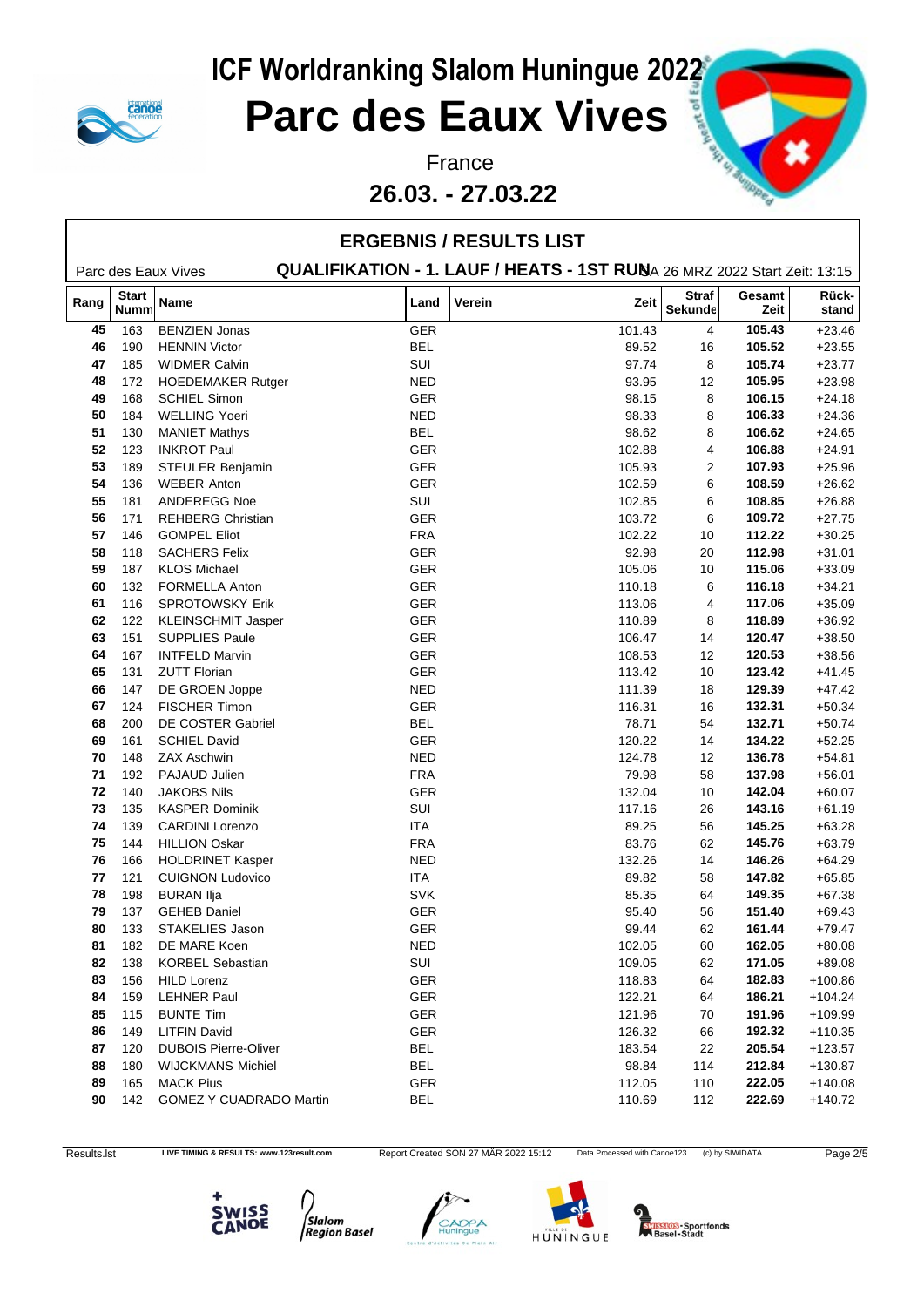

### **Parc des Eaux Vives**

#### **26.03. - 27.03.22**



|                |                             |                             | <b>ERGEBNIS / RESULTS LIST</b>                                           |                           |        |                         |                |                |
|----------------|-----------------------------|-----------------------------|--------------------------------------------------------------------------|---------------------------|--------|-------------------------|----------------|----------------|
|                |                             | Parc des Eaux Vives         | QUALIFIKATION - 1. LAUF / HEATS - 1ST RUNA 26 MRZ 2022 Start Zeit: 13:15 |                           |        |                         |                |                |
| Rang           | <b>Start</b><br><b>Numm</b> | Name                        | Land                                                                     | Verein                    | Zeit   | <b>Straf</b><br>Sekunde | Gesamt<br>Zeit | Rück-<br>stand |
| 91             | 164                         | <b>BLOCH Anton</b>          | <b>GER</b>                                                               |                           | 102.37 | 162                     | 264.37         | $+182.40$      |
| 92             | 145                         | <b>FEHLMANN Nicolas</b>     | SUI                                                                      |                           | 92.15  | 208                     | 300.15         | $+218.18$      |
|                | 117                         | <b>NEUMANN Kalle</b>        | <b>GER</b>                                                               |                           |        |                         | <b>DNS</b>     |                |
|                | 158                         | <b>BOTHNER Willem</b>       | <b>GER</b>                                                               |                           |        |                         | <b>DNS</b>     |                |
|                | 169                         | <b>LANGE Maximilian</b>     | <b>GER</b>                                                               |                           |        | 0                       | <b>DNS</b>     |                |
|                | 178                         | <b>RAAB Patrick</b>         | <b>GER</b>                                                               |                           |        |                         | <b>DNS</b>     |                |
|                |                             |                             |                                                                          | Women's Canoe Single (C1) |        |                         |                |                |
| $\mathbf{1}$   | 248                         | <b>HERZOG Andrea</b>        | <b>GER</b>                                                               |                           | 95.34  | 0                       | 95.34          | 0.00           |
| $\mathbf{2}$   | 247                         | <b>LILIK Elena</b>          | GER                                                                      |                           | 101.52 | 0                       | 101.52         | $+6.18$        |
| 3              | 246                         | <b>SATKOVA Martina</b>      | <b>CZE</b>                                                               |                           | 102.35 | 0                       | 102.35         | $+7.01$        |
| 4              | 245                         | <b>BERTONCELLI Marta</b>    | <b>ITA</b>                                                               |                           | 104.39 | 2                       | 106.39         | $+11.05$       |
| 5              | 241                         | <b>JANSSEN Fanchon</b>      | <b>FRA</b>                                                               |                           | 100.94 | 8                       | 108.94         | $+13.60$       |
| 6              | 242                         | JAKOB Zoe                   | <b>GER</b>                                                               |                           | 104.50 | 8                       | 112.50         | $+17.16$       |
| $\overline{7}$ | 243                         | <b>BAYN Nele</b>            | GER                                                                      |                           | 109.56 | 4                       | 113.56         | $+18.22$       |
| 8              | 218                         | <b>PLOCHMANN Amelie</b>     | <b>GER</b>                                                               |                           | 111.15 | 4                       | 115.15         | $+19.81$       |
| 9              | 238                         | PANZLAFF Jannemien          | GER                                                                      |                           | 106.64 | 10                      | 116.64         | $+21.30$       |
| 10             | 222                         | PIRRO Paulina               | <b>GER</b>                                                               |                           | 114.31 | 4                       | 118.31         | $+22.97$       |
| 11             | 236                         | MASSARENTI Carolina         | ITA                                                                      |                           | 113.32 | 8                       | 121.32         | $+25.98$       |
| 12             | 240                         | <b>TEUNISSEN Lena</b>       | <b>NED</b>                                                               |                           | 111.44 | 10                      | 121.44         | $+26.10$       |
| 13             | 239                         | <b>HARLAK Claire</b>        | <b>GER</b>                                                               |                           | 116.74 | 6                       | 122.74         | $+27.40$       |
| 14             | 231                         | <b>KRECH Lucie</b>          | <b>GER</b>                                                               |                           | 115.25 | 8                       | 123.25         | $+27.91$       |
| 15             | 223                         | <b>BUETIKOFER Fia</b>       | SUI                                                                      |                           | 121.23 | 4                       | 125.23         | $+29.89$       |
| 16             | 234                         | <b>SUESS Hannah</b>         | GER                                                                      |                           | 116.37 | 10                      | 126.37         | $+31.03$       |
| 17             | 235                         | <b>BUDZINSKI Julia</b>      | <b>FRA</b>                                                               |                           | 120.27 | 10                      | 130.27         | $+34.93$       |
| 18             | 232                         | <b>HOELLER Emily</b>        | GER                                                                      |                           | 122.32 | 8                       | 130.32         | $+34.98$       |
| 19             | 217                         | <b>KOSSMANN Emily</b>       | SUI                                                                      |                           | 126.40 | 6                       | 132.40         | $+37.06$       |
| 20             | 227                         | <b>RAPPE Kimberley</b>      | <b>GER</b>                                                               |                           | 120.82 | 12                      | 132.82         | $+37.48$       |
| 21             | 233                         | <b>KAUP Marisa</b>          | GER                                                                      |                           | 126.87 | 6                       | 132.87         | $+37.53$       |
| 22             | 228                         | GOETZE Lena                 | GER                                                                      |                           | 126.23 | 10                      | 136.23         | $+40.89$       |
| 23             | 225                         | <b>BOUZIDI Carole</b>       | ALG                                                                      |                           | 131.35 | 6                       | 137.35         | $+42.01$       |
| 24             | 219                         | <b>VUILLEUMIER Eyleen</b>   | SUI                                                                      |                           | 127.83 | 14                      | 141.83         | $+46.49$       |
| 25             | 230                         | <b>ERDOIS Elorri</b>        | <b>BEL</b>                                                               |                           | 126.42 | 16                      | 142.42         | $+47.08$       |
| 26             | 224                         | <b>HEYDENREICH Christin</b> | <b>GER</b>                                                               |                           | 140.72 | 10                      | 150.72         | $+55.38$       |
| 27             | 244                         | <b>MARX Alena</b>           | SUI                                                                      |                           | 101.84 | 52                      | 153.84         | $+58.50$       |
| 28             | 221                         | <b>DUC</b> Jessica          | SUI                                                                      |                           | 142.09 | 14                      | 156.09         | $+60.75$       |
| 29             | 229                         | <b>WOLF Alina</b>           | GER                                                                      |                           | 150.33 | 10                      | 160.33         | $+64.99$       |
| 30             | 216                         | <b>GILLICH Justina</b>      | GER                                                                      |                           | 151.77 | 16                      | 167.77         | $+72.43$       |
| 31             | 226                         | <b>BAEHNER Merle</b>        | GER                                                                      |                           | 179.29 | 4                       | 183.29         | $+87.95$       |
| 32             | 237                         | LEWANDOWSKI Zola            | GER                                                                      |                           | 118.95 | 68                      | 186.95         | $+91.61$       |
| 33             | 220                         | <b>DIEMER Carolin</b>       | GER                                                                      |                           | 202.19 | 158                     | 360.19         | $+264.85$      |
|                |                             |                             |                                                                          | Men's Kayak Single (K1)   |        |                         |                |                |
| $\mathbf{1}$   | 213                         | <b>HENGST Stefan</b>        | GER                                                                      |                           | 77.88  | 4                       | 81.88          | 0.00           |
| 2              | 192                         | PAJAUD Julien               | <b>FRA</b>                                                               |                           | 80.49  | 2                       | 82.49          | $+0.61$        |
| 3              | 200                         | DE COSTER Gabriel           | <b>BEL</b>                                                               |                           | 79.38  | 4                       | 83.38          | $+1.50$        |
| 4              | 175                         | <b>KIES Benjamin</b>        | GER                                                                      |                           | 84.64  | 0                       | 84.64          | $+2.76$        |

Results.lst LIVE TIMING & RESULTS: www.123result.com Report Created SON 27 MÄR 2022 15:12 Data Processed with Canoe123 (c) by SIWIDATA Page 3/5









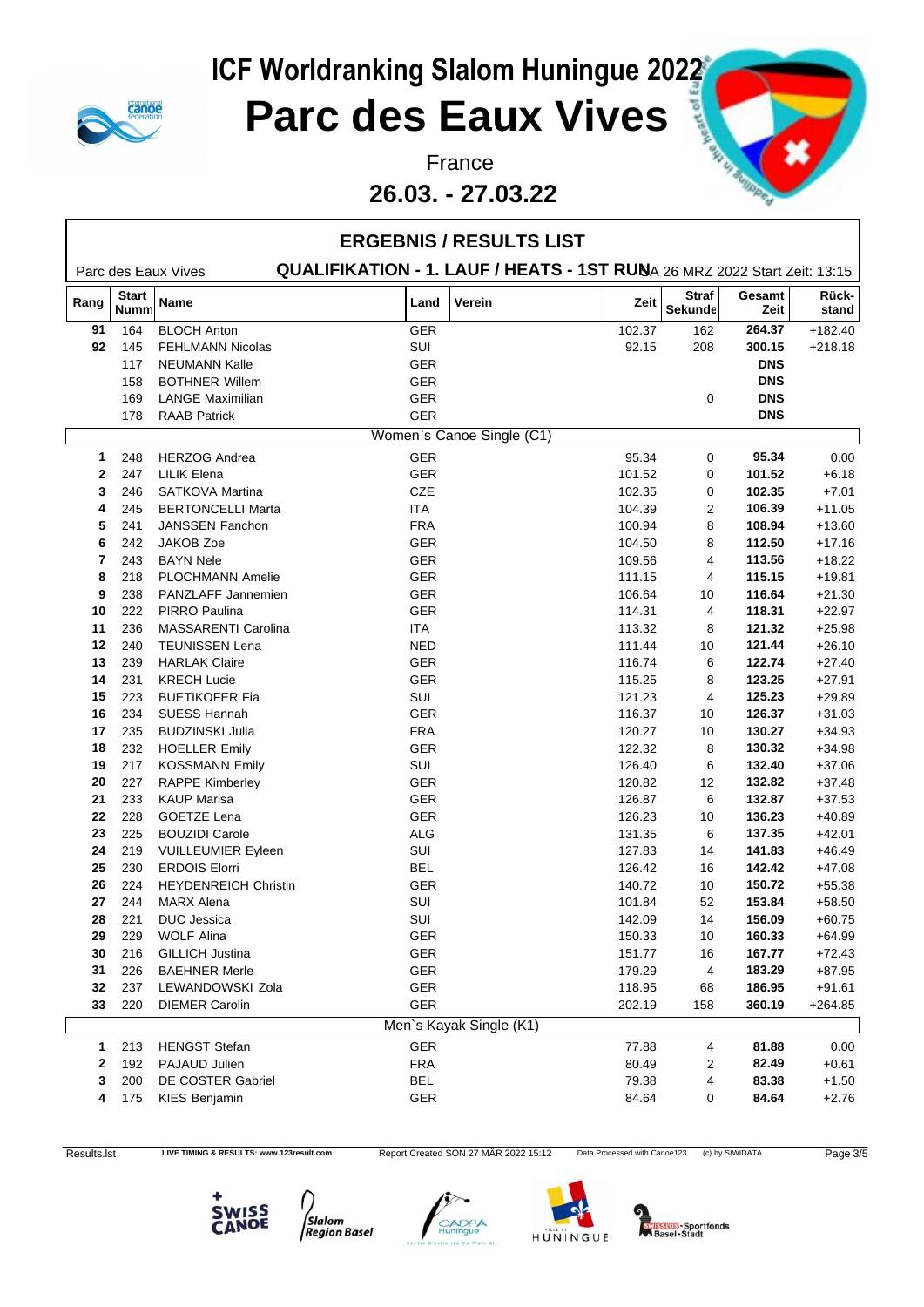

### **Parc des Eaux Vives**

**26.03. - 27.03.22**



|      |                             |                           |            | <b>ERGEBNIS / RESULTS LIST</b>                                           |        |                         |                |                |
|------|-----------------------------|---------------------------|------------|--------------------------------------------------------------------------|--------|-------------------------|----------------|----------------|
|      |                             | Parc des Eaux Vives       |            | QUALIFIKATION - 1. LAUF / HEATS - 1ST RUNA 26 MRZ 2022 Start Zeit: 13:15 |        |                         |                |                |
| Rang | <b>Start</b><br><b>Numm</b> | Name                      | Land       | Verein                                                                   | Zeit   | <b>Straf</b><br>Sekunde | Gesamt<br>Zeit | Rück-<br>stand |
| 5    | 162                         | <b>TRENCHANT Loic</b>     | <b>FRA</b> |                                                                          | 85.23  | $\mathbf 0$             | 85.23          | $+3.35$        |
| 6    | 198                         | <b>BURAN Ilja</b>         | <b>SVK</b> |                                                                          | 84.23  | 2                       | 86.23          | $+4.35$        |
| 7    | 204                         | <b>BOLG Leo</b>           | <b>GER</b> |                                                                          | 82.36  | 4                       | 86.36          | $+4.48$        |
| 8    | 174                         | PANICO Tommaso            | <b>ITA</b> |                                                                          | 86.53  | 0                       | 86.53          | $+4.65$        |
| 9    | 143                         | <b>DIETZ Enrico</b>       | <b>GER</b> |                                                                          | 86.81  | 0                       | 86.81          | $+4.93$        |
| 10   | 121                         | <b>CUIGNON Ludovico</b>   | ITA        |                                                                          | 83.90  | 4                       | 87.90          | $+6.02$        |
| 11   | 144                         | <b>HILLION Oskar</b>      | <b>FRA</b> |                                                                          | 85.95  | 2                       | 87.95          | $+6.07$        |
| 12   | 185                         | <b>WIDMER Calvin</b>      | SUI        |                                                                          | 86.99  | 2                       | 88.99          | $+7.11$        |
| 13   | 190                         | <b>HENNIN Victor</b>      | <b>BEL</b> |                                                                          | 89.08  | 0                       | 89.08          | $+7.20$        |
| 14   | 137                         | <b>GEHEB Daniel</b>       | <b>GER</b> |                                                                          | 88.02  | 2                       | 90.02          | $+8.14$        |
| 15   | 133                         | STAKELIES Jason           | <b>GER</b> |                                                                          | 92.71  | 0                       | 92.71          | $+10.83$       |
| 16   | 193                         | <b>HARTL Vinzenz</b>      | GER        |                                                                          | 90.01  | 4                       | 94.01          | $+12.13$       |
| 17   | 130                         | <b>MANIET Mathys</b>      | <b>BEL</b> |                                                                          | 91.73  | 4                       | 95.73          | $+13.85$       |
| 18   | 138                         | <b>KORBEL Sebastian</b>   | SUI        |                                                                          | 94.87  | 2                       | 96.87          | $+14.99$       |
| 19   | 118                         | <b>SACHERS Felix</b>      | <b>GER</b> |                                                                          | 94.95  | 2                       | 96.95          | $+15.07$       |
| 20   | 136                         | <b>WEBER Anton</b>        | <b>GER</b> |                                                                          | 94.25  | 4                       | 98.25          | $+16.37$       |
| 21   | 127                         | <b>BECKE David</b>        | <b>GER</b> |                                                                          | 94.85  | 4                       | 98.85          | $+16.97$       |
| 22   | 181                         | ANDEREGG Noe              | SUI        |                                                                          | 92.55  | 8                       | 100.55         | $+18.67$       |
| 23   | 172                         | <b>HOEDEMAKER Rutger</b>  | <b>NED</b> |                                                                          | 94.60  | 6                       | 100.60         | $+18.72$       |
| 24   | 164                         | <b>BLOCH Anton</b>        | <b>GER</b> |                                                                          | 96.77  | 4                       | 100.77         | $+18.89$       |
| 25   | 168                         | <b>SCHIEL Simon</b>       | <b>GER</b> |                                                                          | 97.25  | 4                       | 101.25         | $+19.37$       |
| 26   | 139                         | <b>CARDINI Lorenzo</b>    | ITA        |                                                                          | 96.16  | 6                       | 102.16         | $+20.28$       |
| 27   | 159                         | <b>LEHNER Paul</b>        | <b>GER</b> |                                                                          | 98.68  | 4                       | 102.68         | $+20.80$       |
| 28   | 171                         | <b>REHBERG Christian</b>  | <b>GER</b> |                                                                          | 96.88  | 6                       | 102.88         | $+21.00$       |
| 29   | 149                         | <b>LITFIN David</b>       | <b>GER</b> |                                                                          | 103.08 | 0                       | 103.08         | $+21.20$       |
| 30   | 189                         | STEULER Benjamin          | <b>GER</b> |                                                                          | 101.71 | 2                       | 103.71         | $+21.83$       |
| 31   | 160                         | MONASSE Hugo              | <b>FRA</b> |                                                                          | 98.11  | 6                       | 104.11         | $+22.23$       |
| 32   | 187                         | <b>KLOS Michael</b>       | <b>GER</b> |                                                                          | 98.62  | 8                       | 106.62         | $+24.74$       |
| 33   | 163                         | <b>BENZIEN Jonas</b>      | <b>GER</b> |                                                                          | 102.63 | 4                       | 106.63         | $+24.75$       |
| 34   | 152                         | <b>HARTMANN Luis</b>      | GER        |                                                                          | 96.73  | 10                      | 106.73         | $+24.85$       |
| 35   | 132                         | FORMELLA Anton            | <b>GER</b> |                                                                          | 106.95 | $\overline{2}$          | 108.95         | $+27.07$       |
| 36   | 170                         | <b>STRUEBICH Milan</b>    | GER        |                                                                          | 107.01 | 2                       | 109.01         | $+27.13$       |
| 37   | 151                         | SUPPLIES Paule            | GER        |                                                                          | 106.62 | 4                       | 110.62         | $+28.74$       |
| 38   | 122                         | <b>KLEINSCHMIT Jasper</b> | <b>GER</b> |                                                                          | 111.24 | 4                       | 115.24         | $+33.36$       |
| 39   | 167                         | <b>INTFELD Marvin</b>     | <b>GER</b> |                                                                          | 111.37 | 4                       | 115.37         | $+33.49$       |
| 40   | 123                         | <b>INKROT Paul</b>        | GER        |                                                                          | 107.93 | 8                       | 115.93         | $+34.05$       |
| 41   | 129                         | <b>FLOCH Colin</b>        | <b>FRA</b> |                                                                          | 109.21 | 8                       | 117.21         | $+35.33$       |
| 42   | 135                         | <b>KASPER Dominik</b>     | SUI        |                                                                          | 113.87 | 8                       | 121.87         | $+39.99$       |
| 43   | 165                         | <b>MACK Pius</b>          | GER        |                                                                          | 118.86 | 4                       | 122.86         | $+40.98$       |
| 44   | 156                         | <b>HILD Lorenz</b>        | GER        |                                                                          | 115.90 | 10                      | 125.90         | $+44.02$       |
| 45   | 148                         | <b>ZAX Aschwin</b>        | <b>NED</b> |                                                                          | 116.02 | 12                      | 128.02         | $+46.14$       |
| 46   | 116                         | SPROTOWSKY Erik           | GER        |                                                                          | 123.38 | 8                       | 131.38         | $+49.50$       |
| 47   | 124                         | <b>FISCHER Timon</b>      | GER        |                                                                          | 123.40 | 8                       | 131.40         | $+49.52$       |
| 48   | 145                         | <b>FEHLMANN Nicolas</b>   | SUI        |                                                                          | 93.72  | 54                      | 147.72         | $+65.84$       |
| 49   | 115                         | <b>BUNTE Tim</b>          | GER        |                                                                          | 136.59 | 12                      | 148.59         | $+66.71$       |
| 50   | 180                         | <b>WIJCKMANS Michiel</b>  | <b>BEL</b> |                                                                          | 97.04  | 54                      | 151.04         | $+69.16$       |
|      |                             |                           |            |                                                                          |        |                         |                |                |

Results.lst LIVE TIMING & RESULTS: www.123result.com Report Created SON 27 MÄR 2022 15:12 Data Processed with Canoe123 (c) by SIWIDATA Page 4/5









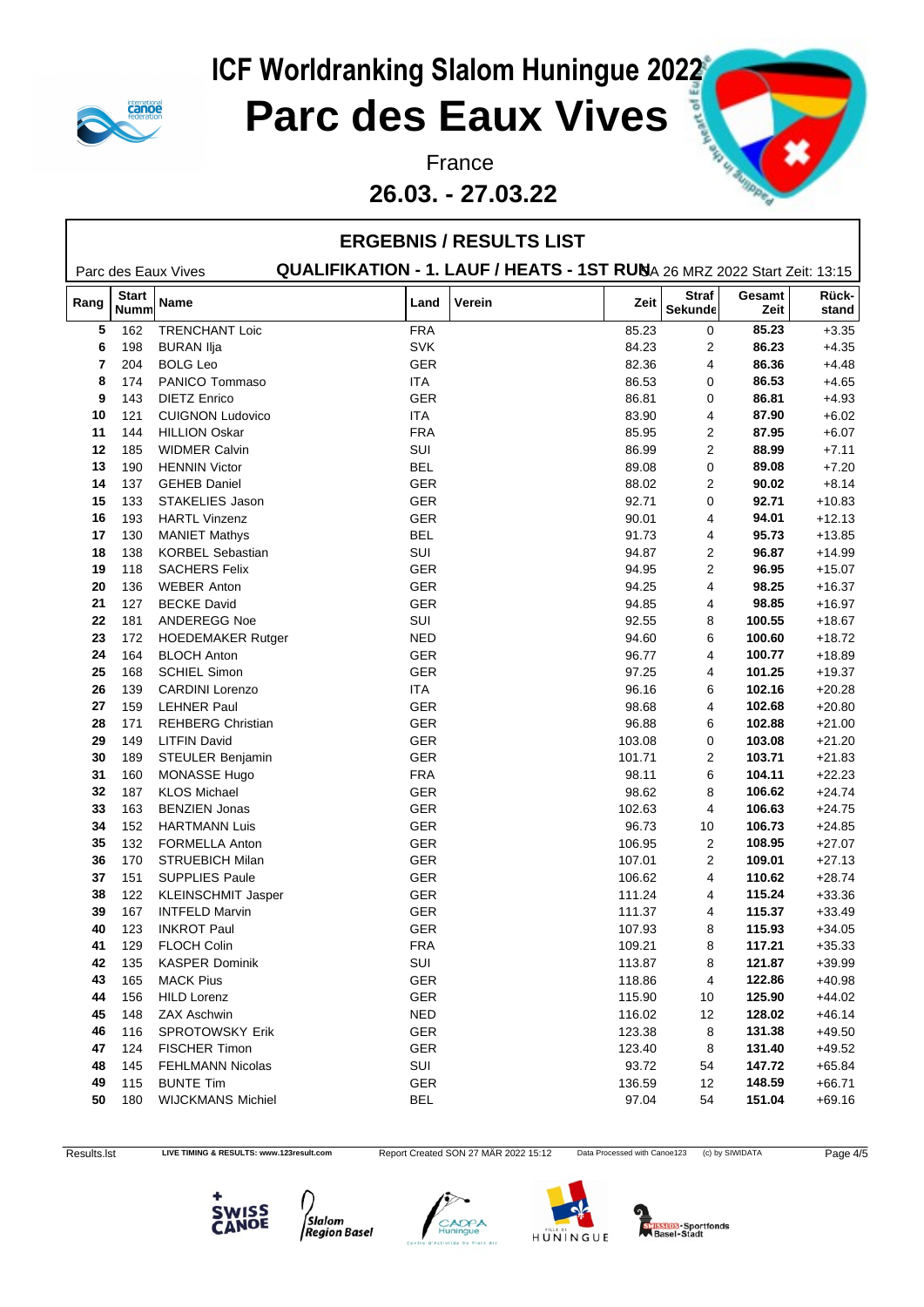

### **Parc des Eaux Vives**

#### **26.03. - 27.03.22**



|              |                             |                                                                         |            | <b>ERGEBNIS / RESULTS LIST</b>                                           |        |                                |                |                |
|--------------|-----------------------------|-------------------------------------------------------------------------|------------|--------------------------------------------------------------------------|--------|--------------------------------|----------------|----------------|
|              |                             | Parc des Eaux Vives                                                     |            | QUALIFIKATION - 1. LAUF / HEATS - 1ST RUNA 26 MRZ 2022 Start Zeit: 13:15 |        |                                |                |                |
| Rang         | <b>Start</b><br><b>Numm</b> | Name                                                                    | Land       | Verein                                                                   | Zeit   | <b>Straf</b><br><b>Sekunde</b> | Gesamt<br>Zeit | Rück-<br>stand |
| 51           | 173                         | <b>ERSCHIG Luis</b>                                                     | <b>GER</b> |                                                                          | 97.47  | 54                             | 151.47         | $+69.59$       |
| 52           | 126                         | <b>WEIGL Luis</b>                                                       | GER        |                                                                          | 95.36  | 60                             | 155.36         | $+73.48$       |
| 53           | 166                         | <b>HOLDRINET Kasper</b>                                                 | <b>NED</b> |                                                                          | 145.78 | 10                             | 155.78         | $+73.90$       |
| 54           | 184                         | <b>WELLING Yoeri</b>                                                    | <b>NED</b> |                                                                          | 98.74  | 58                             | 156.74         | $+74.86$       |
| 55           | 142                         | <b>GOMEZ Y CUADRADO Martin</b>                                          | <b>BEL</b> |                                                                          | 101.98 | 64                             | 165.98         | $+84.10$       |
| 56           | 131                         | <b>ZUTT Florian</b>                                                     | <b>GER</b> |                                                                          | 108.87 | 60                             | 168.87         | $+86.99$       |
| 57           | 140                         | <b>JAKOBS Nils</b>                                                      | GER        |                                                                          | 117.34 | 60                             | 177.34         | $+95.46$       |
| 58           | 161                         | <b>SCHIEL David</b>                                                     | GER        |                                                                          | 126.14 | 56                             | 182.14         | $+100.26$      |
| 59           | 182                         | DE MARE Koen                                                            | <b>NED</b> |                                                                          | 103.59 | 106                            | 209.59         | $+127.71$      |
| 60           | 146                         | <b>GOMPEL Eliot</b>                                                     | <b>FRA</b> |                                                                          | 110.24 | 112                            | 222.24         | $+140.36$      |
| 61           | 120                         | <b>DUBOIS Pierre-Oliver</b>                                             | <b>BEL</b> |                                                                          | 177.18 | 368                            | 545.18         | $+463.30$      |
| 62           | 147                         | DE GROEN Joppe                                                          | <b>NED</b> |                                                                          | 91.71  | 904                            | 995.71         | $+913.83$      |
|              | 117                         | <b>NEUMANN Kalle</b>                                                    | GER        |                                                                          |        |                                | <b>DNS</b>     |                |
|              | 158                         | <b>BOTHNER Willem</b>                                                   | GER        |                                                                          |        |                                | <b>DNS</b>     |                |
|              | 169                         | <b>LANGE Maximilian</b>                                                 | GER        |                                                                          |        |                                | <b>DNS</b>     |                |
|              | 178                         | <b>RAAB Patrick</b>                                                     | GER        |                                                                          |        |                                | <b>DNS</b>     |                |
|              |                             |                                                                         |            | Women's Canoe Single (C1)                                                |        |                                |                |                |
| 1            | 244                         | <b>MARX Alena</b>                                                       | SUI        |                                                                          | 106.43 | 0                              | 106.43         | 0.00           |
| $\mathbf{2}$ | 233                         | <b>KAUP Marisa</b>                                                      | <b>GER</b> |                                                                          | 117.72 | 10                             | 127.72         | $+21.29$       |
| 3            | 237                         | LEWANDOWSKI Zola                                                        | GER        |                                                                          | 120.05 | 10                             | 130.05         | $+23.62$       |
| 4            | 228                         | <b>GOETZE Lena</b>                                                      | GER        |                                                                          | 119.61 | 12                             | 131.61         | $+25.18$       |
| 5            | 225                         | <b>BOUZIDI Carole</b>                                                   | <b>ALG</b> |                                                                          | 125.61 | 6                              | 131.61         | $+25.18$       |
| 6            | 230                         | <b>ERDOIS Elorri</b>                                                    | <b>BEL</b> |                                                                          | 129.51 | 4                              | 133.51         | $+27.08$       |
| 7            | 216                         | <b>GILLICH Justina</b>                                                  | <b>GER</b> |                                                                          | 126.27 | 8                              | 134.27         | $+27.84$       |
| 8            | 219                         | <b>VUILLEUMIER Eyleen</b>                                               | <b>SUI</b> |                                                                          | 133.62 | 6                              | 139.62         | $+33.19$       |
| 9            | 224                         | <b>HEYDENREICH Christin</b>                                             | GER        |                                                                          | 135.51 | 12                             | 147.51         | $+41.08$       |
| 10           | 226                         | <b>BAEHNER Merle</b>                                                    | <b>GER</b> |                                                                          | 154.65 | 4                              | 158.65         | $+52.22$       |
| 11           | 220                         | <b>DIEMER Carolin</b>                                                   | GER        |                                                                          | 161.06 | 12                             | 173.06         | $+66.63$       |
| 12           | 229                         | <b>WOLF Alina</b>                                                       | <b>GER</b> |                                                                          | 166.99 | 10                             | 176.99         | $+70.56$       |
| 13           | 221                         | DUC Jessica                                                             | <b>SUI</b> |                                                                          | 140.38 | 206                            | 346.38         | $+239.95$      |
|              |                             |                                                                         |            |                                                                          |        | Chef Kampfrichter              |                |                |
|              |                             |                                                                         |            |                                                                          |        |                                |                |                |
|              |                             |                                                                         |            |                                                                          |        |                                |                |                |
|              | $\mathbf{1}$                | $\overline{2}$<br>3<br>4<br>5<br>6<br>$\overline{7}$<br>8<br>9<br>10 11 | 12         | 13   14   15   16   17   18   19   20   21   22   23   24   25           |        |                                |                |                |

|         |                | <u>_</u> | v                        | $\mathbf{u}$ | 'n            | n  | -  |           | У  | $\overline{ }$<br>ΙU | $\overline{A}$ | $\sqrt{2}$<br>$\sim$ | 13          | 14                            | 15                    | 16          | $\overline{a}$                | 18           | 10. | 20<br>ΣU       | $\Omega$<br>. . | 22          | $\sim$<br>ںے             | 24 | 25            |
|---------|----------------|----------|--------------------------|--------------|---------------|----|----|-----------|----|----------------------|----------------|----------------------|-------------|-------------------------------|-----------------------|-------------|-------------------------------|--------------|-----|----------------|-----------------|-------------|--------------------------|----|---------------|
| ⊺ouched | $\overline{ }$ | 16       | $\sim$<br>ا کے           | $\sim$<br>∼  | $\rightarrow$ | 26 | 20 | 15<br>ט ו | 10 | . .                  | ົດດ<br>--      | _                    | $\sim$<br>L | $\overline{\phantom{0}}$<br>ັ | $\overline{10}$<br>12 | $\sim$<br>∼ | $\sim$<br>∼                   | $\sim$<br>29 |     | $\overline{A}$ | 25              | 25          | $\overline{\phantom{a}}$ | 26 | $\sim$<br>-29 |
| Missed  | . .            |          | $\overline{\phantom{a}}$ |              | -             | ັ  |    |           |    | -                    | $\sim$<br>.    | —                    |             |                               | . .                   | ∽<br>       | $\overline{\phantom{0}}$<br>- |              |     |                |                 | $\sim$<br>ື |                          |    | -             |

Results.lst LIVE TIMING & RESULTS: www.123result.com Report Created SON 27 MÄR 2022 15:12 Data Processed with Canoe123 (c) by SIWIDATA Page 5/5







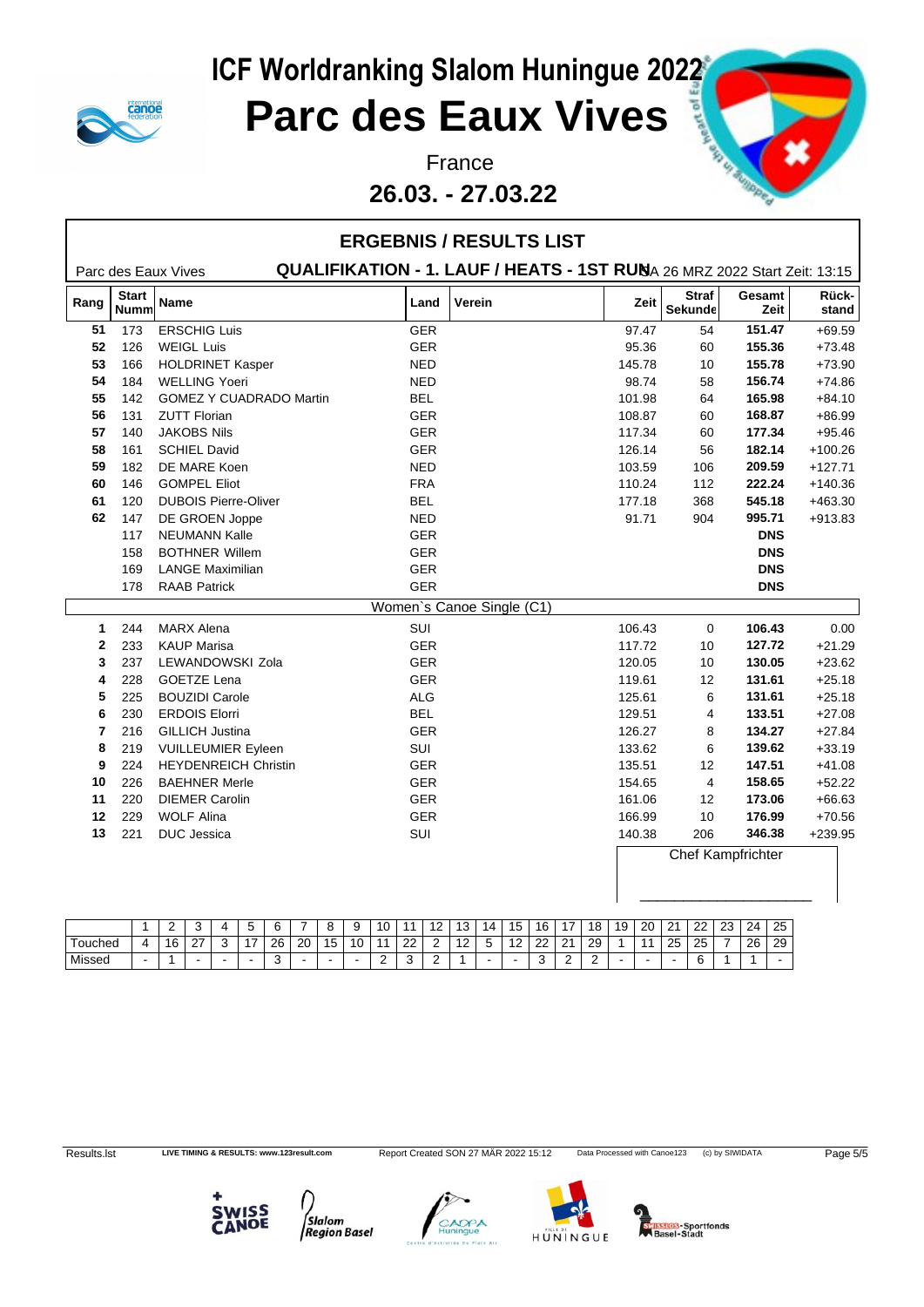

Г

# **ICF Worldranking Slalom Huningue 2022<br>
Parc des Eaux Vives**

#### **Parc des Eaux Vives**

#### France **France Hunter of Strategy Press, and the Strategy Press, and the Strategy Press, and the Strategy Press, and the Strategy Press, and the Strategy Press, and the Strategy Press, and the Strategy Press, and the Str 26.03. - 27.03.22**

|                         |                             |                                |            | <b>ERGEBNIS / RESULTS LIST</b>                                           |        |                                |                          |                |
|-------------------------|-----------------------------|--------------------------------|------------|--------------------------------------------------------------------------|--------|--------------------------------|--------------------------|----------------|
|                         |                             |                                |            | <b>FORERUNNERS</b>                                                       |        |                                |                          |                |
|                         |                             | Parc des Eaux Vives            |            | QUALIFIKATION - 1. LAUF / HEATS - 1ST RUNO 27 MRZ 2022 Start Zeit: 09:15 |        |                                |                          |                |
| Rang                    | <b>Start</b><br><b>Numm</b> | Name                           | Land       | Verein                                                                   | Zeit   | <b>Straf</b><br><b>Sekunde</b> | Gesamt<br>Zeit           | Rück-<br>stand |
| $\mathbf{1}$            | 181                         | ANDEREGG Noe                   | <b>SUI</b> |                                                                          | 95.65  | $\overline{2}$                 | 97.65                    | 0.00           |
| $\mathbf 2$             | 145                         | <b>FEHLMANN Nicolas</b>        | SUI        |                                                                          | 96.55  | $\mathbf{2}$                   | 98.55                    | $+0.90$        |
| 3                       | 283                         | <b>MARTIN Gérôme</b>           | SUI        |                                                                          | 96.57  | $\mathbf{2}$                   | 98.57                    | $+0.92$        |
| 4                       | 108                         | <b>TEUNISSEN Lena</b>          | <b>NED</b> |                                                                          | 99.88  | $\mathbf 0$                    | 99.88                    | $+2.23$        |
| 5                       | 190                         | <b>HENNIN Victor</b>           | <b>BEL</b> |                                                                          | 96.10  | 4                              | 100.10                   | $+2.45$        |
| 6                       | 130                         | <b>MANIET Mathys</b>           | <b>BEL</b> |                                                                          | 100.77 | 0                              | 100.77                   | $+3.12$        |
| $\overline{\mathbf{r}}$ | 185                         | <b>WIDMER Calvin</b>           | <b>SUI</b> |                                                                          | 97.61  | 8                              | 105.61                   | $+7.96$        |
| 8                       | 184                         | <b>WELLING Yoeri</b>           | <b>NED</b> |                                                                          | 108.59 | $\overline{2}$                 | 110.59                   | $+12.94$       |
| 9                       | 285                         | <b>BUETIKOFER Arik</b>         | SUI        |                                                                          | 107.85 | 8                              | 115.85                   | $+18.20$       |
| 10                      | 105                         | <b>LEENDERS Claudia</b>        | <b>NED</b> |                                                                          | 110.90 | 6                              | 116.90                   | $+19.25$       |
| 11                      | 91                          | <b>KOECHER Johanna</b>         | SUI        |                                                                          | 113.78 | 4                              | 117.78                   | $+20.13$       |
| 12                      | 62                          | <b>DUC</b> Jessica             | SUI        |                                                                          | 113.31 | 6                              | 119.31                   | $+21.66$       |
| 13                      | 64                          | <b>BUETIKOFER Fia</b>          | <b>SUI</b> |                                                                          | 116.83 | $\overline{4}$                 | 120.83                   | $+23.18$       |
| 14                      | 180                         | <b>WIJCKMANS Michiel</b>       | <b>BEL</b> |                                                                          | 110.26 | 14                             | 124.26                   | $+26.61$       |
| 15                      | 90                          | FREY Zoe                       | <b>SUI</b> |                                                                          | 121.05 | 8                              | 129.05                   | $+31.40$       |
| 16                      | 147                         | DE GROEN Joppe                 | <b>NED</b> |                                                                          | 129.89 | 2                              | 131.89                   | $+34.24$       |
| 17                      | 286                         | <b>MATHIS Noah</b>             | SUI        |                                                                          | 124.86 | 8                              | 132.86                   | $+35.21$       |
| 18                      | 166                         | <b>HOLDRINET Kasper</b>        | <b>NED</b> |                                                                          | 133.23 | 12                             | 145.23                   | $+47.58$       |
| 19                      | 60                          | <b>VUILLEUMIER Eyleen</b>      | <b>SUI</b> |                                                                          | 141.05 | 10                             | 151.05                   | $+53.40$       |
| 20                      | 52                          | <b>MANIET Lilou</b>            | <b>BEL</b> |                                                                          | 137.10 | 14                             | 151.10                   | $+53.45$       |
| 21                      | 53                          | <b>RUIJTER Nienke</b>          | <b>NED</b> |                                                                          | 142.74 | 12                             | 154.74                   | $+57.09$       |
| 22                      | 71                          | <b>HEEL Ladina</b>             | SUI        |                                                                          | 150.22 | 6                              | 156.22                   | $+58.57$       |
| 23                      | 172                         | <b>HOEDEMAKER Rutger</b>       | <b>NED</b> |                                                                          | 103.99 | 56                             | 159.99                   | $+62.34$       |
| 24                      | 96                          | <b>OTTEN Maartje</b>           | <b>NED</b> |                                                                          | 112.74 | 52                             | 164.74                   | $+67.09$       |
| 25                      | 138                         | <b>KORBEL Sebastian</b>        | SUI        |                                                                          | 108.75 | 56                             | 164.75                   | $+67.10$       |
| 26                      | 142                         | <b>GOMEZ Y CUADRADO Martin</b> | <b>BEL</b> |                                                                          | 116.29 | 62                             | 178.29                   | $+80.64$       |
| 27                      | 287                         | <b>MOGGS Benjamin</b>          | <b>FRA</b> |                                                                          | 175.76 | 14                             | 189.76                   | $+92.11$       |
| 28                      | 182                         | DE MARE Koen                   | <b>NED</b> |                                                                          | 111.25 | 108                            | 219.25                   | $+121.60$      |
| 29                      | 284                         | MICHEL Thomas                  | <b>FRA</b> |                                                                          | 119.47 | 106                            | 225.47                   | $+127.82$      |
| 30                      | 76                          | RASSEL Alina                   | <b>BEL</b> |                                                                          | 169.86 | 62                             | 231.86                   | $+134.21$      |
| 31                      | 281                         | <b>FOUREZ Aurélie</b>          | <b>FRA</b> |                                                                          | 190.29 | 58                             | 248.29                   | $+150.64$      |
| 32                      | 280                         | <b>DESCELIER Nolann</b>        | <b>FRA</b> |                                                                          | 142.53 | 108                            | 250.53                   | $+152.88$      |
| 33                      | 70                          | VAN DER MEERAKKER Suzan        | <b>NED</b> |                                                                          | 194.31 | 64                             | 258.31                   | $+160.66$      |
| 34                      | 135                         | <b>KASPER Dominik</b>          | SUI        |                                                                          | 151.35 | 152                            | 303.35                   | $+205.70$      |
| 35                      | 120                         | <b>DUBOIS Pierre-Oliver</b>    | BEL        |                                                                          | 168.87 | 208                            | 376.87                   | $+279.22$      |
|                         | 67                          | <b>SCHRAM Loes</b>             | <b>NED</b> |                                                                          |        |                                | <b>DNS</b>               |                |
|                         | 148                         | <b>ZAX Aschwin</b>             | <b>NED</b> |                                                                          |        |                                | <b>DNS</b>               |                |
|                         | 282                         | <b>TRENCHANT Evan</b>          | <b>FRA</b> |                                                                          |        |                                | <b>DNS</b>               |                |
|                         |                             |                                |            |                                                                          |        |                                | <b>Chef Kampfrichter</b> |                |

|         |              | $\sim$                   | ູບ                       | 4 | G.                       | 6 | -                        | 8 | - 0    | 10 | 11 | $12 \overline{ }$                        | 13          | 14 | 15 | 16                       | 17          | 18 <sup>1</sup> | 19                       | $20 \mid 21$ |               | 22 | 23      | 124'               | <sup>25</sup> |
|---------|--------------|--------------------------|--------------------------|---|--------------------------|---|--------------------------|---|--------|----|----|------------------------------------------|-------------|----|----|--------------------------|-------------|-----------------|--------------------------|--------------|---------------|----|---------|--------------------|---------------|
| Touched | <sub>5</sub> | ∸                        | $\overline{\phantom{0}}$ |   | ⌒<br><u>.</u>            | ັ |                          | 4 | $\sim$ |    | ັ  | $\overline{\phantom{0}}$<br>$\sim$<br>ັບ | $\sim$<br>ັ | ು  | 9  | 12<br>ں ا                | $\sim$<br>ັ | $\sqrt{2}$<br>ັ |                          | 4            | 9             | ັ  | ιJ      |                    |               |
| Missed  | $\sim$       | $\overline{\phantom{0}}$ | $\overline{\phantom{a}}$ | 3 | $\overline{\phantom{a}}$ |   | $\overline{\phantom{0}}$ |   |        |    |    | $\sim$                                   |             |    |    | $\overline{\phantom{0}}$ |             | $\,$            | $\overline{\phantom{a}}$ |              | ◠<br><u>_</u> |    | $\cdot$ | $\sim$<br><u>_</u> |               |

Results.lst LIVE TIMING & RESULTS: www.123result.com Report Created SON 27 MÄR 2022 15:09 Data Processed with Canoe123 (c) by SIWIDATA Page 1/1









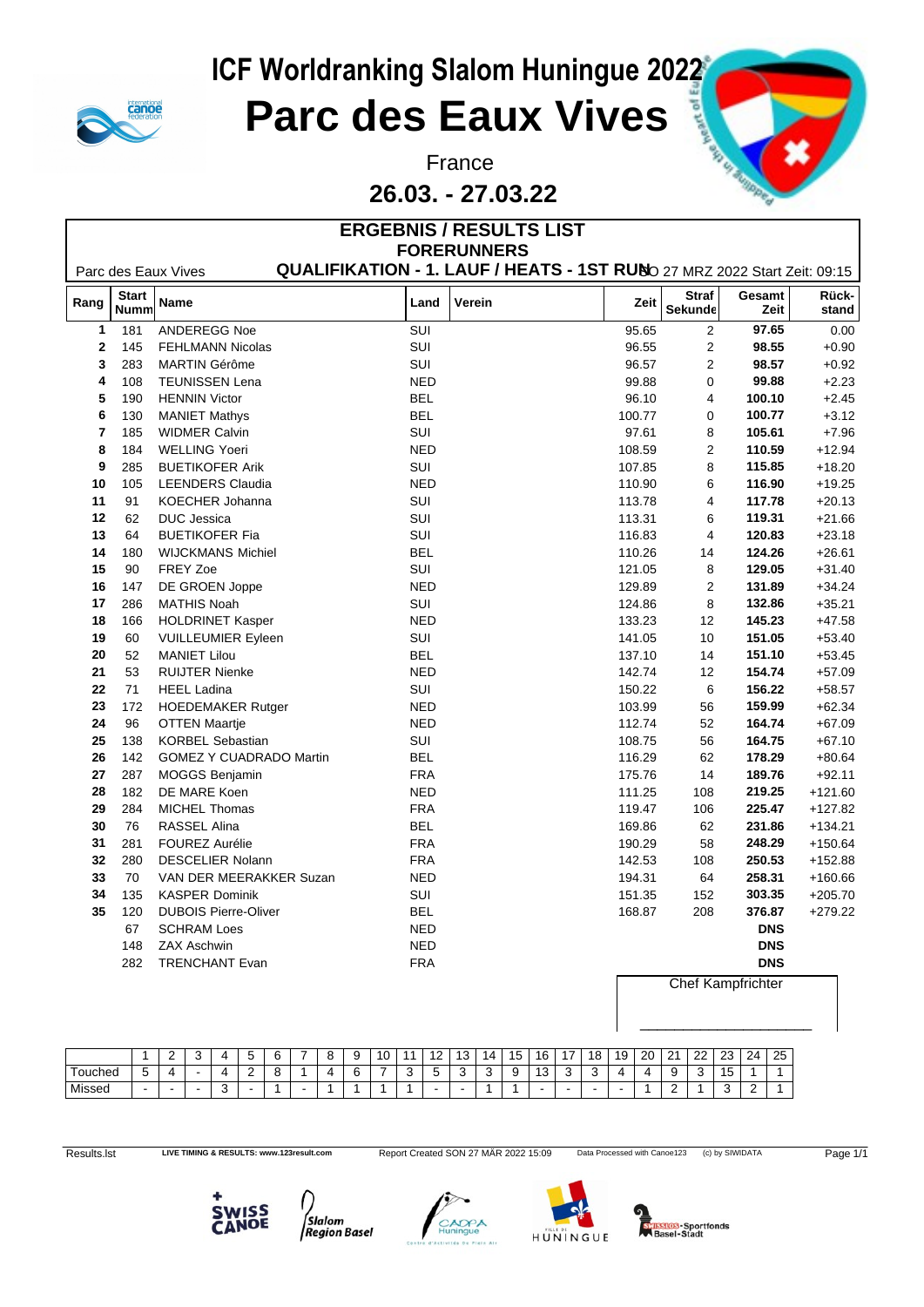

#### France **France Hunter of Strategy Press, and the Strategy Press, and the Strategy Press, and the Strategy Press, and the Strategy Press, and the Strategy Press, and the Strategy Press, and the Strategy Press, and the Str 26.03. - 27.03.22**

|      |                             |                          |            | <b>ERGEBNIS / RESULTS LIST</b><br><b>FORERUNNERS</b>                     |        |                         |                |                |
|------|-----------------------------|--------------------------|------------|--------------------------------------------------------------------------|--------|-------------------------|----------------|----------------|
|      |                             | Parc des Eaux Vives      |            | QUALIFIKATION - 2. LAUF / HEATS - 2ND RUND 27 MRZ 2022 Start Zeit: 13:40 |        |                         |                |                |
| Rang | <b>Start</b><br><b>Numm</b> | Name                     | Land       | Verein                                                                   | Zeit   | <b>Straf</b><br>Sekunde | Gesamt<br>Zeit | Rück-<br>stand |
|      | 283                         | <b>MARTIN Gérôme</b>     | SUI        |                                                                          | 92.16  | 2                       | 94.16          | 0.00           |
| 2    | 96                          | <b>OTTEN Maartje</b>     | <b>NED</b> |                                                                          | 115.82 | $\overline{2}$          | 117.82         | $+23.66$       |
| 3    | 19                          | <b>GUTKNECHT Patrick</b> | SUI        |                                                                          | 105.81 | 14                      | 119.81         | $+25.65$       |
| 4    | 280                         | <b>DESCELIER Nolann</b>  | <b>FRA</b> |                                                                          | 126.06 | 8                       | 134.06         | $+39.90$       |
| 5    | 285                         | <b>BUETIKOFER Arik</b>   | SUI        |                                                                          | 125.19 | 10                      | 135.19         | $+41.03$       |
| 6    | 16                          | <b>FEHLMANN Nicolas</b>  | SUI        |                                                                          | 138.92 | 12                      | 150.92         | $+56.76$       |
|      | 281                         | <b>FOUREZ Aurélie</b>    | <b>FRA</b> |                                                                          | 146.68 | 10                      | 156.68         | $+62.52$       |
| 8    | 221                         | DUC Jessica              | SUI        |                                                                          | 171.43 | 4                       | 175.43         | $+81.27$       |
| 9    | 284                         | MICHEL Thomas            | <b>FRA</b> |                                                                          | 126.75 | 56                      | 182.75         | $+88.59$       |
| 10   | 287                         | MOGGS Benjamin           | <b>FRA</b> |                                                                          | 412.96 | 58                      | 470.96         | +376.80        |
|      | 282                         | <b>TRENCHANT Evan</b>    | <b>FRA</b> |                                                                          |        |                         | <b>DNS</b>     |                |
|      | 286                         | MATHIS Noah              | SUI        |                                                                          |        |                         | <b>DNS</b>     |                |
|      |                             |                          |            |                                                                          |        | Chef Kampfrichter       |                |                |

|                          |     | $\overline{\phantom{a}}$<br><u>_</u> | . .<br>$\cdot$ | z. |  |   | c<br>u         | $\overline{\phantom{0}}$<br>$\cdot$ | $\sqrt{2}$<br>$\mathbf{u}$ |   | $\sqrt{2}$<br>$\overline{\phantom{a}}$<br>. . | $\overline{10}$<br>13 | 14     | 15<br>                       | 16 | $\overline{A}$ | $\Delta$ $\Omega$<br>18. | 10<br>. . | 20 | 21 | $\cap$<br>22 | $\sim$<br>ںے | $\sim$<br>$^{24}$ | 25 |
|--------------------------|-----|--------------------------------------|----------------|----|--|---|----------------|-------------------------------------|----------------------------|---|-----------------------------------------------|-----------------------|--------|------------------------------|----|----------------|--------------------------|-----------|----|----|--------------|--------------|-------------------|----|
| ⊺ouched                  |     | $\sim$                               |                |    |  |   | $\overline{ }$ |                                     |                            | - |                                               | -                     |        | $\overline{\phantom{a}}$<br> | ັ  |                |                          |           |    |    |              |              |                   |    |
| <sup>I</sup> Missed<br>. | . . |                                      |                |    |  | - |                |                                     |                            |   |                                               |                       | $\sim$ |                              |    |                | -                        |           |    |    |              |              |                   |    |

Results.lst LIVE TIMING & RESULTS: www.123result.com Report Created SON 27 MÄR 2022 15:09 Data Processed with Canoe123 (c) by SIWIDATA Page 1/1







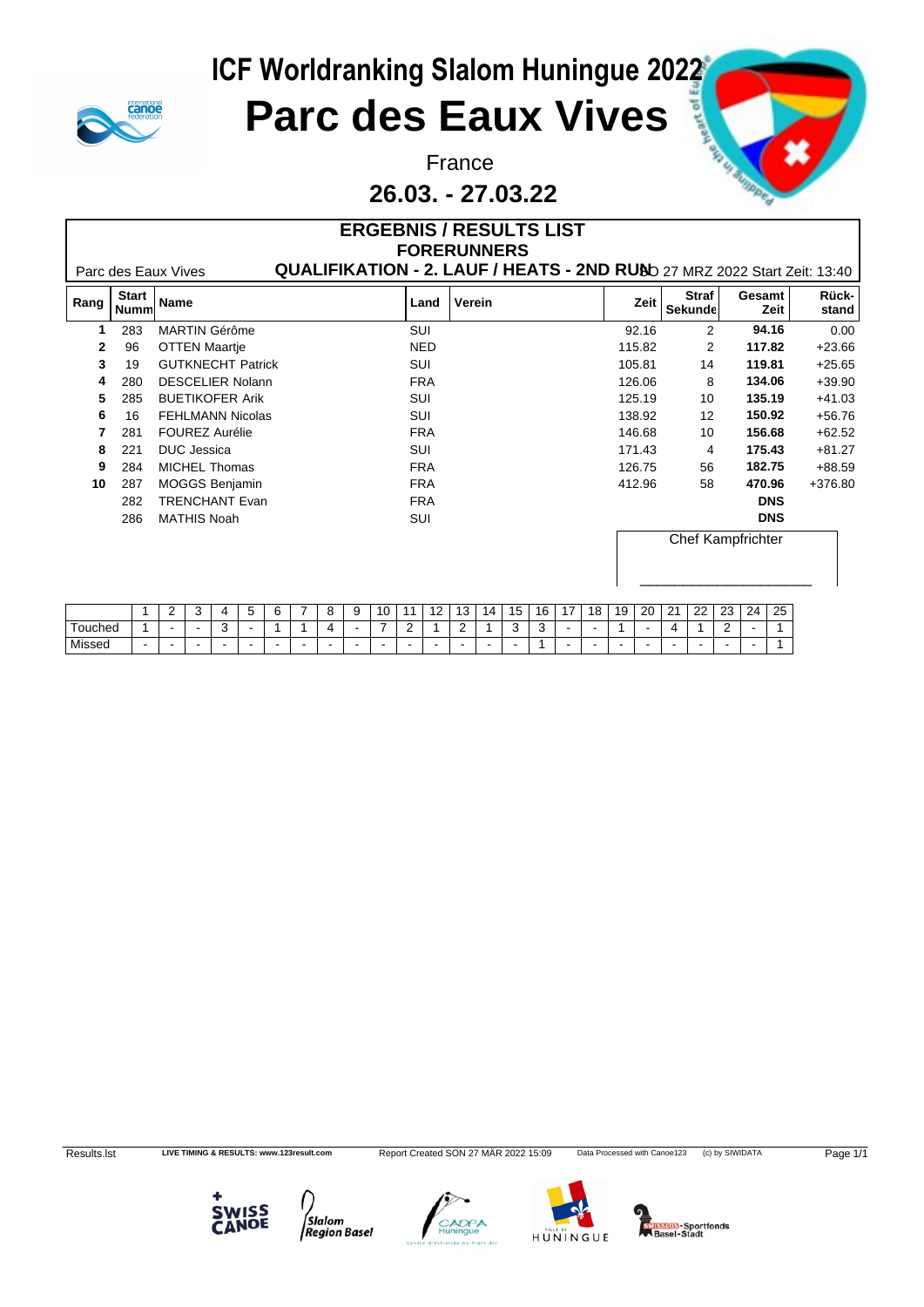

#### France **France Hunter of Strategy Press, and the Strategy Press, and the Strategy Press, and the Strategy Press, and the Strategy Press, and the Strategy Press, and the Strategy Press, and the Strategy Press, and the Str 26.03. - 27.03.22**

|      |                             | Parc des Eaux Vives     | <b>ERGEBNIS / RESULTS LIST</b><br>QUALIFIKATION - 1. LAUF / HEATS - 1ST RUNA 26 MRZ 2022 Start Zeit: 09:15 | <b>FORERUNNERS</b> |        |                          |                |                |
|------|-----------------------------|-------------------------|------------------------------------------------------------------------------------------------------------|--------------------|--------|--------------------------|----------------|----------------|
| Rang | <b>Start</b><br><b>Numm</b> | Name                    | Land                                                                                                       | Verein             | Zeit   | <b>Straf</b><br>Sekunde  | Gesamt<br>Zeit | Rück-<br>stand |
|      | 284                         | MICHEL Thomas           | <b>FRA</b>                                                                                                 |                    | 109.31 | 2                        | 111.31         | 0.00           |
|      | 285                         | <b>BUETIKOFER Arik</b>  | SUI                                                                                                        |                    | 110.58 | 4                        | 114.58         | $+3.27$        |
|      | 280                         | <b>DESCELIER Nolann</b> | <b>FRA</b>                                                                                                 |                    | 115.32 | $\Omega$                 | 115.32         | $+4.01$        |
|      | 282                         | TRENCHANT Evan          | <b>FRA</b>                                                                                                 |                    | 108.11 | 8                        | 116.11         | $+4.80$        |
| 5    | 281                         | <b>FOUREZ Aurélie</b>   | <b>FRA</b>                                                                                                 |                    | 149.14 | 12                       | 161.14         | $+49.83$       |
| 6    | 288                         | <b>MOGGS Benjamin</b>   | <b>FRA</b>                                                                                                 |                    | 146.52 | 62                       | 208.52         | $+97.21$       |
|      | 286                         | <b>MATHIS Noah</b>      | SUI                                                                                                        |                    | 124.57 | 110                      | 234.57         | $+123.26$      |
|      | 283                         | MARTIN Gérôme           | SUI                                                                                                        |                    |        |                          | <b>DNS</b>     |                |
|      |                             |                         |                                                                                                            |                    |        | <b>Chef Kampfrichter</b> |                |                |

|                                     |        | - | ັ           | $\sim$ | ٠. | $\sim$<br>b | <sup>o</sup><br>-<br>u | a<br>$\cdot$ | 10 | $\overline{A}$ | $\overline{a}$ | 12<br>ט ו | $\overline{\phantom{a}}$<br>14 | 15 | 16 | $\overline{ }$ | 18 | 1Q | 20 | 21<br>-     | つつ<br>∠∠          | າາ<br>ں ے | 24 | 25  |
|-------------------------------------|--------|---|-------------|--------|----|-------------|------------------------|--------------|----|----------------|----------------|-----------|--------------------------------|----|----|----------------|----|----|----|-------------|-------------------|-----------|----|-----|
| $\overline{\phantom{0}}$<br>Touched | ົ<br>ັ |   | $\sim$<br>- | . .    |    | ັ           |                        |              |    |                |                |           | -                              |    |    |                |    |    |    | $\sim$<br>- | $\sim$<br>$\cdot$ |           |    | -   |
| Missed                              | $\sim$ |   |             | . .    |    |             |                        |              |    |                |                |           |                                |    |    |                |    |    |    |             |                   |           |    | . . |

Results.lst LIVE TIMING & RESULTS: www.123result.com Report Created SON 27 MÄR 2022 15:11 Data Processed with Canoe123 (c) by SIWIDATA Page 1/1